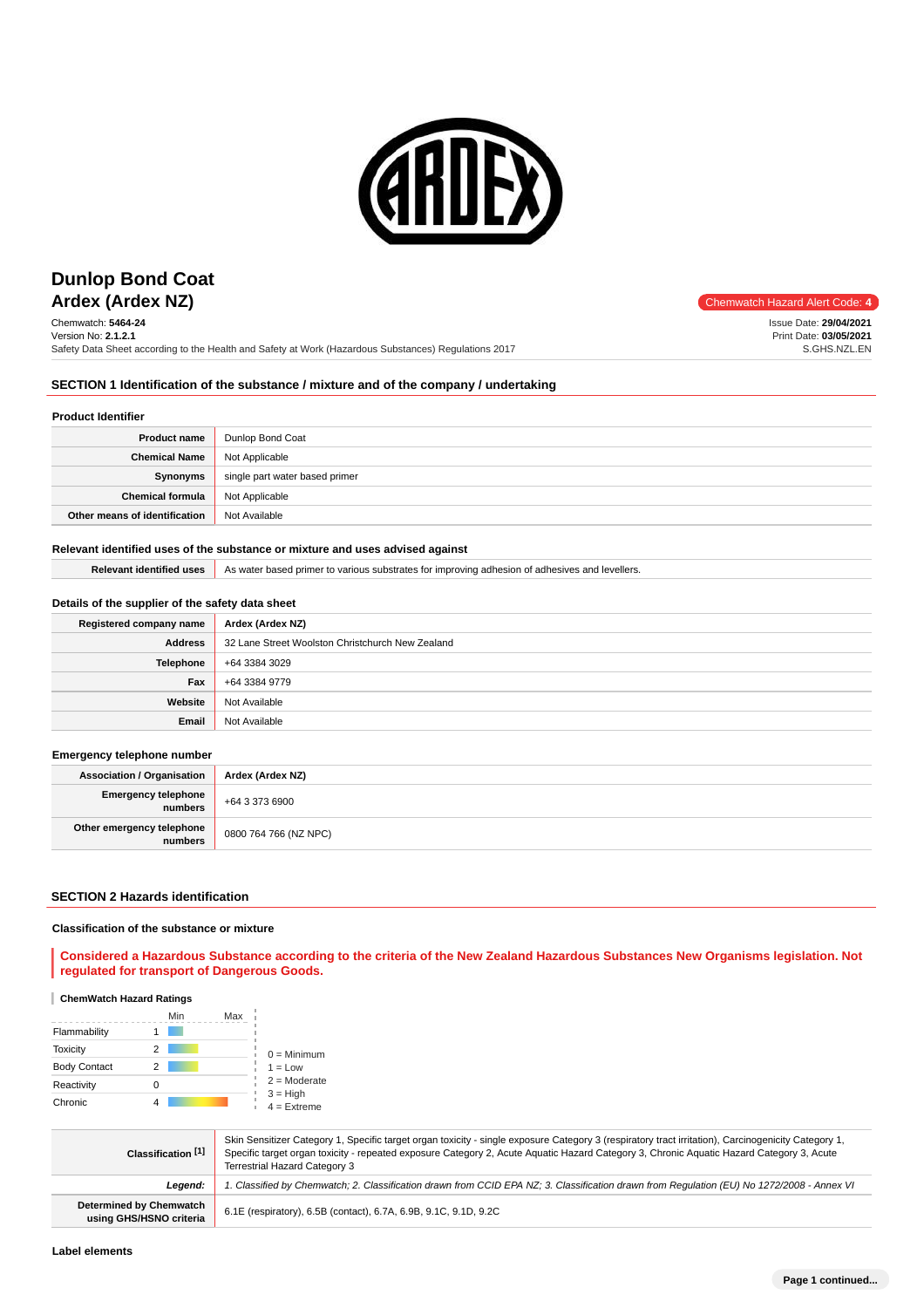# **Dunlop Bond Coat**

| Hazard pictogram(s) |  |
|---------------------|--|
|                     |  |

**Signal word Danger**

## **Hazard statement(s)**

| H317 | May cause an allergic skin reaction.                               |
|------|--------------------------------------------------------------------|
| H335 | May cause respiratory irritation.                                  |
| H350 | May cause cancer.                                                  |
| H373 | May cause damage to organs through prolonged or repeated exposure. |
| H412 | Harmful to aquatic life with long lasting effects.                 |
| H423 | Harmful to the soil environment                                    |

## **Precautionary statement(s) Prevention**

| P <sub>201</sub> | Obtain special instructions before use.         |
|------------------|-------------------------------------------------|
| P260             | Do not breathe mist/vapours/spray.              |
| P271             | Use only outdoors or in a well-ventilated area. |
| P273             | Avoid release to the environment.               |

## **Precautionary statement(s) Response**

| P308+P313 | IF exposed or concerned: Get medical advice/attention.                |  |
|-----------|-----------------------------------------------------------------------|--|
| P302+P352 | IF ON SKIN: Wash with plenty of water.                                |  |
| P312      | Call a POISON CENTER/doctor/physician/first aider/if you feel unwell. |  |
| P333+P313 | If skin irritation or rash occurs: Get medical advice/attention.      |  |

## **Precautionary statement(s) Storage**

| P405      | Store<br>cked up.                                                |
|-----------|------------------------------------------------------------------|
| P403+P233 | Store in a well-ventilated place. Keep container tightly closed. |
|           |                                                                  |

# **Precautionary statement(s) Disposal**

**P501** Dispose of contents/container to authorised hazardous or special waste collection point in accordance with any local regulation.

## **SECTION 3 Composition / information on ingredients**

#### **Substances**

See section below for composition of Mixtures

# **Mixtures**

| <b>CAS No</b> | %[weight]                                                                                                                                                                                             | Name                                       |
|---------------|-------------------------------------------------------------------------------------------------------------------------------------------------------------------------------------------------------|--------------------------------------------|
| 14807-96-6    | 10-30                                                                                                                                                                                                 | talc                                       |
| 7727-43-7     | $10 - 30$                                                                                                                                                                                             | barium sulfate                             |
| 1332-58-7     | $1 - 10$                                                                                                                                                                                              | kaolin                                     |
| 7631-86-9     | $<$ 5                                                                                                                                                                                                 | silica amorphous                           |
| 2530-83-8     | $<$ 1                                                                                                                                                                                                 | gamma-glycidoxypropyltrimethoxysilane      |
| 13463-67-7    | < 0.1                                                                                                                                                                                                 | titanium dioxide                           |
| 14808-60-7    | < 0.1                                                                                                                                                                                                 | silica crystalline - quartz                |
| 330-54-1      | < 0.1                                                                                                                                                                                                 | diuron                                     |
| 2634-33-5     | < 0.1                                                                                                                                                                                                 | 1.2-benzisothiazoline-3-one                |
| 2682-20-4     | < 0.1                                                                                                                                                                                                 | 2-methyl-4-isothiazolin-3-one              |
| 26530-20-1    | < 0.1                                                                                                                                                                                                 | 2-octyl-4-isothiazolin-3-one               |
| Not Available | $30 - 60$                                                                                                                                                                                             | Ingredients determined not to be hazardous |
| Legend:       | 1. Classified by Chemwatch; 2. Classification drawn from CCID EPA NZ; 3. Classification drawn from Regulation (EU) No 1272/2008 - Annex VI;<br>4. Classification drawn from C&L * EU IOELVs available |                                            |

# **SECTION 4 First aid measures**

| Description of first aid measures |                                                                                                                                                                                                                                                                                                                                                                 |
|-----------------------------------|-----------------------------------------------------------------------------------------------------------------------------------------------------------------------------------------------------------------------------------------------------------------------------------------------------------------------------------------------------------------|
| <b>Eye Contact</b>                | If this product comes in contact with the eyes:<br>• Wash out immediately with fresh running water.<br>Ensure complete irrigation of the eye by keeping eyelids apart and away from eye and moving the eyelids by occasionally lifting the upper<br>and lower lids.<br>Seek medical attention without delay; if pain persists or recurs seek medical attention. |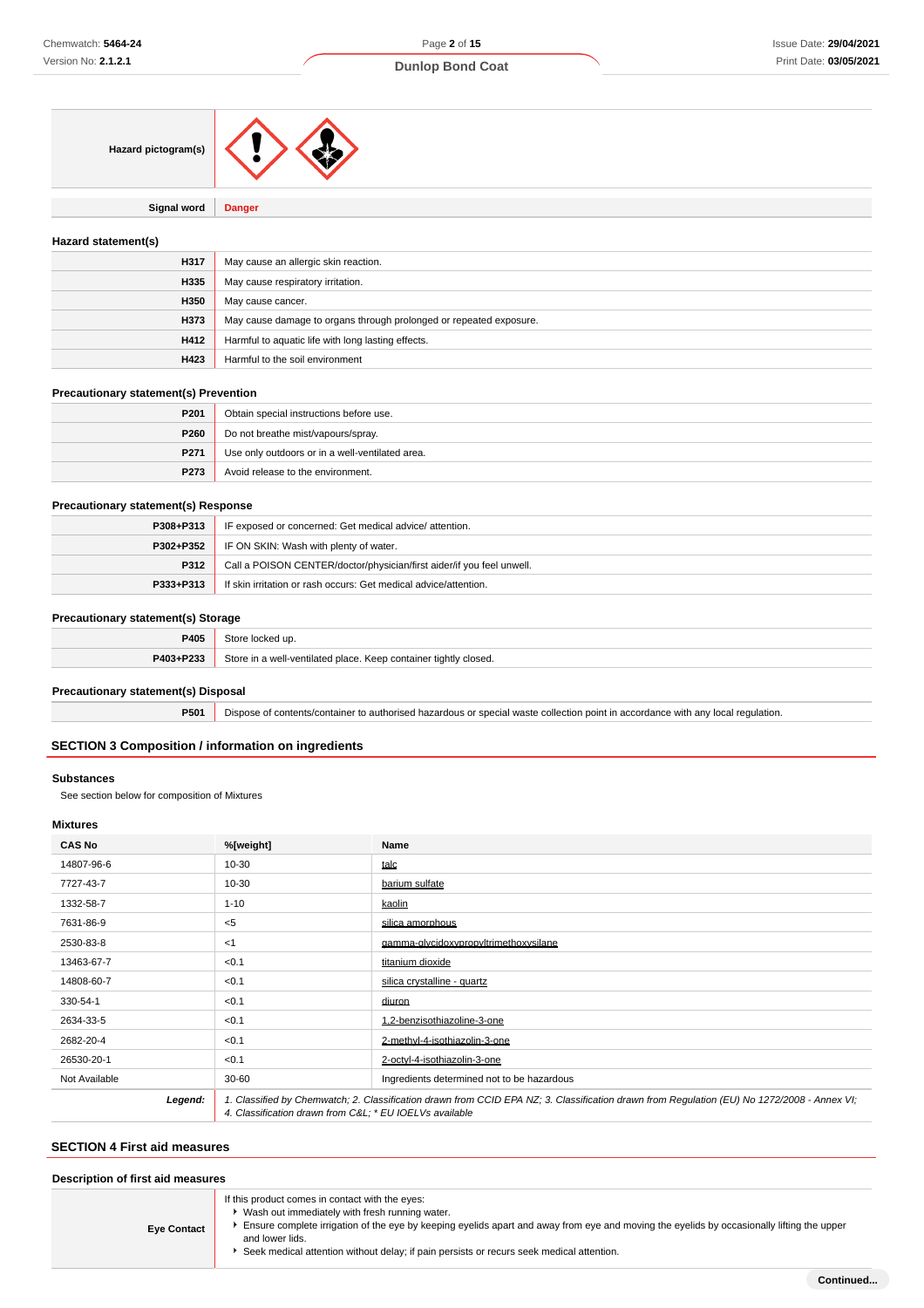| <b>Dunlop Bond Coat</b> |  |
|-------------------------|--|
|-------------------------|--|

|                     | Removal of contact lenses after an eye injury should only be undertaken by skilled personnel.                                                                                                                                                                                                                                                                                                                                                                                                     |
|---------------------|---------------------------------------------------------------------------------------------------------------------------------------------------------------------------------------------------------------------------------------------------------------------------------------------------------------------------------------------------------------------------------------------------------------------------------------------------------------------------------------------------|
| <b>Skin Contact</b> | If skin contact occurs:<br>Immediately remove all contaminated clothing, including footwear.<br>Flush skin and hair with running water (and soap if available).<br>Seek medical attention in event of irritation.                                                                                                                                                                                                                                                                                 |
| Inhalation          | If fumes or combustion products are inhaled remove from contaminated area.<br>Lay patient down. Keep warm and rested.<br>▶ Prostheses such as false teeth, which may block airway, should be removed, where possible, prior to initiating first aid procedures.<br>Apply artificial respiration if not breathing, preferably with a demand valve resuscitator, bag-valve mask device, or pocket mask as trained.<br>Perform CPR if necessary.<br>Transport to hospital, or doctor, without delay. |
| Ingestion           | If swallowed do <b>NOT</b> induce vomiting.<br>If vomiting occurs, lean patient forward or place on left side (head-down position, if possible) to maintain open airway and prevent aspiration.<br>• Observe the patient carefully.<br>Never give liquid to a person showing signs of being sleepy or with reduced awareness; i.e. becoming unconscious.<br>Give water to rinse out mouth, then provide liquid slowly and as much as casualty can comfortably drink.<br>Seek medical advice.      |

#### **Indication of any immediate medical attention and special treatment needed**

#### Treat symptomatically.

for diuron:

- Symptomatic and supportive action is indicated.
- Methaemoglobinaemia is possible
- if compound is hydrolysed in vivo to aniline.
- Methaemoglobinaemia causes cyanosis. Reversion of methaemoglobin to haemoglobin is spontaneous after removal from exposure, so moderate degrees of cyanosis need be treated only by supportive measures such as bed rest and oxygen inhalation.
- ▶ Thorough cleansing of the entire contaminated area of the body, including the scalp and nails is of the utmost importance.
- After ingestion of barium acid salts, severe gastro-intestinal irritation followed by muscle twitching, progressive flaccid paralysis and severe hypokalaemia and hypertension, occurs.
- Respiratory failure, renal failure and occasional cardiac dysrhythmias may result from an acute ingestion.
- Use sodium sulfate as a cathartic. Add 5-10 gm of sodium sulfate to lavage solution or as fluid supplement to Ipecac syrup (the sulfate salt is not absorbed)
- Monitor cardiac rhythm and serum potassium closely to establish the trend over the first 24 hours. Large doses of potassium may be needed to correct the hypokalaemia.
- Administer generous amounts of fluid replacement but monitor the urine and serum for evidence of renal failure. [Ellenhorn and Barceloux: Medical Toxicology]

# **SECTION 5 Firefighting measures**

#### **Extinguishing media**

The product contains a substantial proportion of water, therefore there are no restrictions on the type of extinguishing media which may be used. Choice of extinguishing media should take into account surrounding areas

Though the material is non-combustible, evaporation of water from the mixture, caused by the heat of nearby fire, may produce floating layers of combustible substances. In such an event consider:

 $\triangleright$  foam.

#### **Special hazards arising from the substrate or mixture**

#### **Advice for firefighters**

| <b>Fire Fighting</b>         | ▶ When silica dust is dispersed in air, firefighters should wear inhalation protection as hazardous substances from the fire may be adsorbed on<br>the silica particles.<br>• When heated to extreme temperatures, (>1700 deg.C) amorphous silica can fuse.<br>Alert Fire Brigade and tell them location and nature of hazard.<br>► Wear full body protective clothing with breathing apparatus.<br>Prevent, by any means available, spillage from entering drains or water course.<br>► Use water delivered as a fine spray to control fire and cool adjacent area.                                                                                                                                                                                  |
|------------------------------|-------------------------------------------------------------------------------------------------------------------------------------------------------------------------------------------------------------------------------------------------------------------------------------------------------------------------------------------------------------------------------------------------------------------------------------------------------------------------------------------------------------------------------------------------------------------------------------------------------------------------------------------------------------------------------------------------------------------------------------------------------|
| <b>Fire/Explosion Hazard</b> | Combustible.<br>Slight fire hazard when exposed to heat or flame.<br>Heating may cause expansion or decomposition leading to violent rupture of containers.<br>• On combustion, may emit toxic fumes of carbon monoxide (CO).<br>Combustion products include:<br>carbon dioxide (CO2)<br>nitrogen oxides (NOx)<br>sulfur oxides (SOx)<br>silicon dioxide (SiO2)<br>metal oxides<br>other pyrolysis products typical of burning organic material.<br>Decomposes at high temperatures to produce barium oxide. Barium oxide is strongly alkaline and, upon contact with water, is exothermic. When<br>barium oxide reacts with oxygen to give a peroxide, there is a fire and explosion risk.<br>May emit poisonous fumes.<br>May emit corrosive fumes. |

#### **SECTION 6 Accidental release measures**

**Personal precautions, protective equipment and emergency procedures**

See section 8

See section 12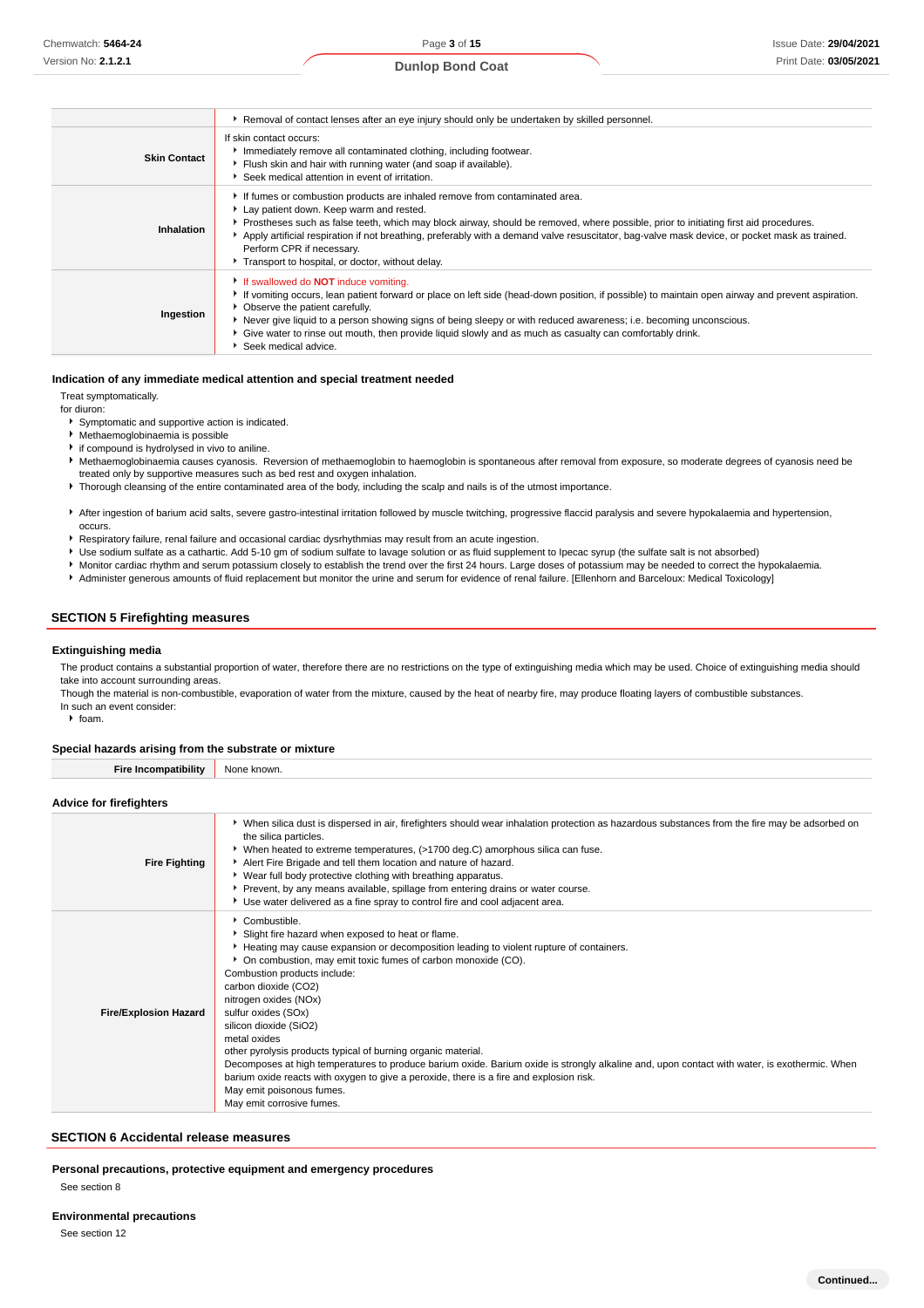# **Methods and material for containment and cleaning up**

| <b>Minor Spills</b> | Remove all ignition sources.<br>Clean up all spills immediately.<br>Avoid breathing vapours and contact with skin and eyes.<br>► Control personal contact with the substance, by using protective equipment. |
|---------------------|--------------------------------------------------------------------------------------------------------------------------------------------------------------------------------------------------------------|
| <b>Major Spills</b> | Moderate hazard.<br>• Clear area of personnel and move upwind.<br>Alert Fire Brigade and tell them location and nature of hazard.<br>Wear breathing apparatus plus protective gloves.                        |

Personal Protective Equipment advice is contained in Section 8 of the SDS.

# **SECTION 7 Handling and storage**

## **Precautions for safe handling**

| Safe handling     | <b>DO NOT</b> allow clothing wet with material to stay in contact with skin<br>Avoid all personal contact, including inhalation.<br>▶ Wear protective clothing when risk of exposure occurs.<br>Use in a well-ventilated area.<br>Prevent concentration in hollows and sumps. |
|-------------------|-------------------------------------------------------------------------------------------------------------------------------------------------------------------------------------------------------------------------------------------------------------------------------|
| Other information | Store in original containers.<br>▶ Keep containers securely sealed.<br>▶ No smoking, naked lights or ignition sources.<br>Store in a cool, dry, well-ventilated area.                                                                                                         |

# **Conditions for safe storage, including any incompatibilities**

| Suitable container      | Metal can or drum<br>Packaging as recommended by manufacturer.<br>▶ Check all containers are clearly labelled and free from leaks. |
|-------------------------|------------------------------------------------------------------------------------------------------------------------------------|
| Storage incompatibility | Avoid strong acids, bases.                                                                                                         |

# **SECTION 8 Exposure controls / personal protection**

# **Control parameters**

# **Occupational Exposure Limits (OEL)**

## **INGREDIENT DATA**

| New Zealand Workplace<br>Not<br>Not<br>talc<br>Soapstone respirable dust<br>$3 \text{ mg/m}$<br>Not Available<br>Available<br>Available<br>Exposure Standards (WES)<br>New Zealand Workplace<br>Talc (containing no asbestos fibres)<br>Not<br>Not<br>$2$ mg/m $3$<br>Not Available<br>talc<br>Exposure Standards (WES)<br>respirable dust<br>Available<br>Available<br>New Zealand Workplace<br>Not<br>Not<br>$10 \text{ mg/m}$<br>barium sulfate<br>Barium sulphate<br>Not Available<br>Available<br>Exposure Standards (WES)<br>Available |  |
|----------------------------------------------------------------------------------------------------------------------------------------------------------------------------------------------------------------------------------------------------------------------------------------------------------------------------------------------------------------------------------------------------------------------------------------------------------------------------------------------------------------------------------------------|--|
|                                                                                                                                                                                                                                                                                                                                                                                                                                                                                                                                              |  |
|                                                                                                                                                                                                                                                                                                                                                                                                                                                                                                                                              |  |
|                                                                                                                                                                                                                                                                                                                                                                                                                                                                                                                                              |  |
| New Zealand Workplace<br>Not<br>Not<br>Kaolin respirable dust<br>Not Available<br>kaolin<br>$2$ mg/m $3$<br>Available<br>Available<br>Exposure Standards (WES)                                                                                                                                                                                                                                                                                                                                                                               |  |
| New Zealand Workplace<br>Not<br>Not<br>kaolin<br>Kaolin<br>$10$ mg/m $3$<br>Not Available<br>Exposure Standards (WES)<br>Available<br>Available                                                                                                                                                                                                                                                                                                                                                                                              |  |
| New Zealand Workplace<br>0.2<br>Not<br>Not<br>Silica fused respirable dust<br>Not Available<br>silica amorphous<br>Available<br>Available<br>Exposure Standards (WES)<br>mg/m3                                                                                                                                                                                                                                                                                                                                                               |  |
| New Zealand Workplace<br>Not<br>Not<br>silica amorphous<br>Precipitated silica (Silica-Amorphous)<br>$10 \text{ mg/m}$<br>Not Available<br>Available<br>Exposure Standards (WES)<br>Available                                                                                                                                                                                                                                                                                                                                                |  |
| New Zealand Workplace<br>Silica-Amorphous: Diatomaceous earth<br>Not<br>Not<br>$10$ mg/m $3$<br>Not Available<br>silica amorphous<br>Exposure Standards (WES)<br>(not calcined)<br>Available<br>Available                                                                                                                                                                                                                                                                                                                                    |  |
| New Zealand Workplace<br>Not<br>Not<br>Silica-Amorphous: Precipitated silica<br>$10$ mg/m $3$<br>Not Available<br>silica amorphous<br>Available<br>Exposure Standards (WES)<br>Available                                                                                                                                                                                                                                                                                                                                                     |  |
| New Zealand Workplace<br>Not<br>Not<br>10 mg/m3<br>Not Available<br>silica amorphous<br>Silica-Amorphous: Silica gel<br>Exposure Standards (WES)<br>Available<br>Available                                                                                                                                                                                                                                                                                                                                                                   |  |
| New Zealand Workplace<br>Not<br>Not<br>Silica gel (Silica-Amorphous)<br>$10 \text{ mg/m}$<br>Not Available<br>silica amorphous<br>Available<br>Exposure Standards (WES)<br>Available                                                                                                                                                                                                                                                                                                                                                         |  |
| New Zealand Workplace<br>Not<br>Not<br>Silica fume respirable dust<br>Not Available<br>silica amorphous<br>$2$ mg/m $3$<br>Exposure Standards (WES)<br>Available<br>Available                                                                                                                                                                                                                                                                                                                                                                |  |
| Not<br>New Zealand Workplace<br>Not<br>10 mg/m3<br>titanium dioxide<br>Titanium dioxide<br>Not Available<br>Exposure Standards (WES)<br>Available<br>Available                                                                                                                                                                                                                                                                                                                                                                               |  |
| 0.05<br>New Zealand Workplace<br>silica crystalline -<br>Not<br>Not<br>Not Available<br>Quartz respirable dust<br>Available<br>Exposure Standards (WES)<br>mq/m3<br>Available<br>quartz                                                                                                                                                                                                                                                                                                                                                      |  |
| New Zealand Workplace<br>6.7B-Suspected<br>Not<br>Not<br>$10 \text{ mg/m}$<br>Diuron<br>diuron<br>Exposure Standards (WES)<br>Available<br>Available<br>carcinogen                                                                                                                                                                                                                                                                                                                                                                           |  |

# **Emergency Limits**

| Ingredient     | TEEL-   | TEEL-2 | TEEL 9<br>IEEL : |
|----------------|---------|--------|------------------|
| barium sulfate | i ma/m3 | ma/m3  | 990 mg/m3        |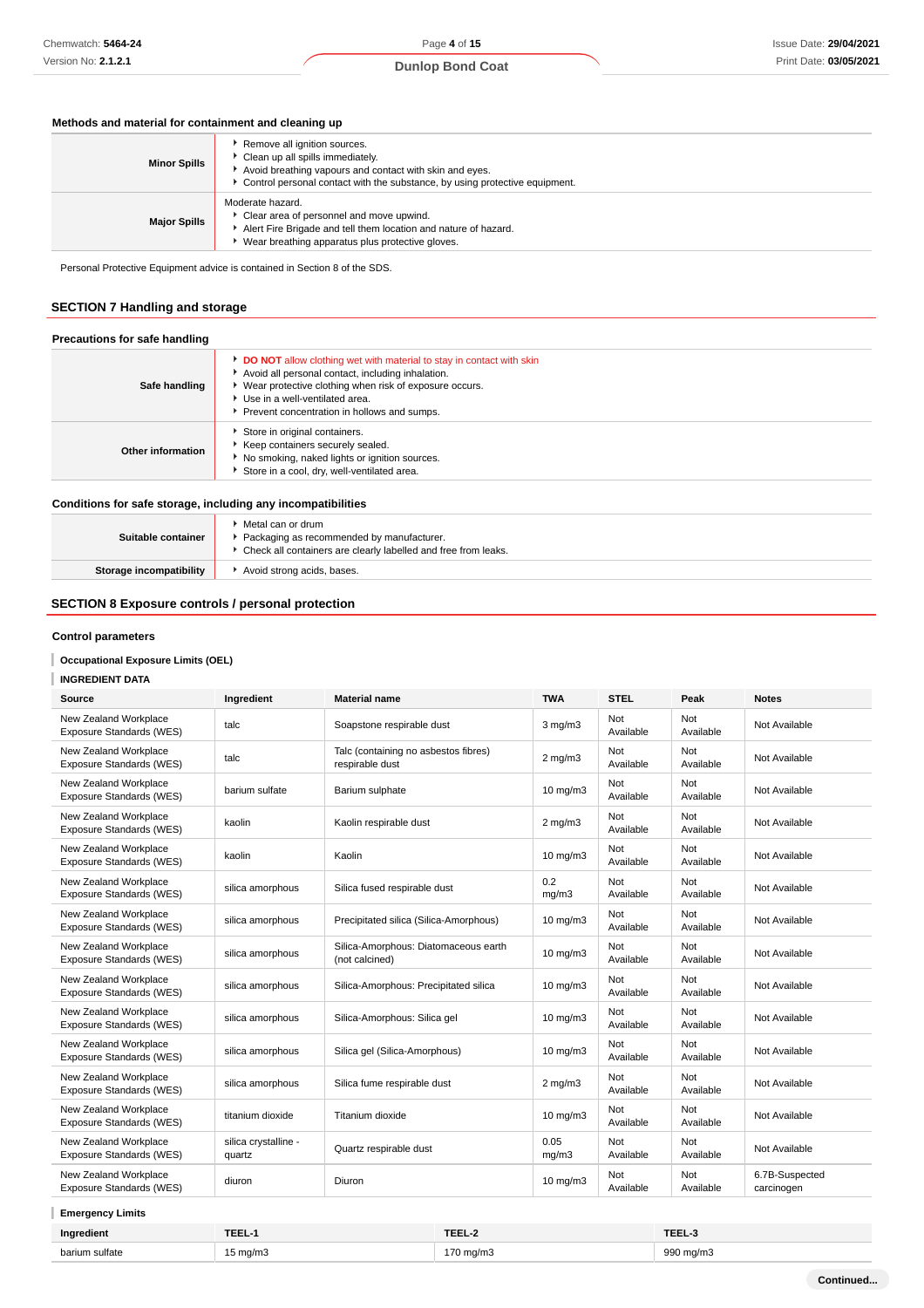| Chemwatch: 5464-24         | Page 5 of 15            | lss |
|----------------------------|-------------------------|-----|
| Version No: <b>2.1.2.1</b> | <b>Dunlop Bond Coat</b> |     |

|  | Issue Date: 29/04/2021 |
|--|------------------------|
|  | Print Date: 03/05/2021 |

| Ingredient                                | TEEL-1                | TEEL-2      |                     | TEEL-3      |
|-------------------------------------------|-----------------------|-------------|---------------------|-------------|
| silica amorphous                          | 18 mg/m3<br>200 mg/m3 |             | 1,200 mg/m3         |             |
| silica amorphous                          | 18 mg/m3<br>100 mg/m3 |             | 630 mg/m3           |             |
| silica amorphous                          | 120 mg/m3             | 1,300 mg/m3 | 7,900 mg/m3         |             |
| silica amorphous                          | 45 mg/m3              | 500 mg/m3   | 3,000 mg/m3         |             |
| silica amorphous                          | 18 mg/m3              | 740 mg/m3   | 4,500 mg/m3         |             |
| qamma-<br>glycidoxypropyltrimethoxysilane | 9.3 mg/m3             | 100 mg/m3   |                     | 230 mg/m3   |
| titanium dioxide                          | 30 mg/m3              | 330 mg/m3   |                     | 2,000 mg/m3 |
| silica crystalline - quartz               | $0.075$ mg/m $3$      | 33 mg/m3    |                     | 200 mg/m3   |
| Ingredient                                | <b>Original IDLH</b>  |             | <b>Revised IDLH</b> |             |
| talc                                      | 1,000 mg/m3           |             | Not Available       |             |
| barium sulfate                            | Not Available         |             | Not Available       |             |
| kaolin                                    | Not Available         |             | Not Available       |             |
| silica amorphous                          | 3,000 mg/m3           |             | Not Available       |             |
| gamma-<br>qlycidoxypropyltrimethoxysilane | Not Available         |             | Not Available       |             |
| titanium dioxide                          | 5,000 mg/m3           |             | Not Available       |             |
| silica crystalline - quartz               | 25 mg/m3 / 50 mg/m3   |             | Not Available       |             |
| diuron                                    | Not Available         |             | Not Available       |             |
| 1,2-benzisothiazoline-3-one               | Not Available         |             | Not Available       |             |
| 2-methyl-4-isothiazolin-3-one             | Not Available         |             | Not Available       |             |
| 2-octyl-4-isothiazolin-3-one              | Not Available         |             | Not Available       |             |

| <b>Occupational Exposure Banding</b>      |                                                                                                                                                                                                                                                                                                                                                                          |                                          |  |  |
|-------------------------------------------|--------------------------------------------------------------------------------------------------------------------------------------------------------------------------------------------------------------------------------------------------------------------------------------------------------------------------------------------------------------------------|------------------------------------------|--|--|
| Ingredient                                | <b>Occupational Exposure Band Rating</b>                                                                                                                                                                                                                                                                                                                                 | <b>Occupational Exposure Band Limit</b>  |  |  |
| qamma-<br>glycidoxypropyltrimethoxysilane | E                                                                                                                                                                                                                                                                                                                                                                        | $\leq 0.1$ ppm                           |  |  |
| 1.2-benzisothiazoline-3-one               | E                                                                                                                                                                                                                                                                                                                                                                        | $\leq$ 0.01 mg/m <sup>3</sup>            |  |  |
| 2-methyl-4-isothiazolin-3-one             | D                                                                                                                                                                                                                                                                                                                                                                        | $> 0.01$ to $\leq 0.1$ mg/m <sup>3</sup> |  |  |
| 2-octyl-4-isothiazolin-3-one              | E                                                                                                                                                                                                                                                                                                                                                                        | $\leq 0.1$ ppm                           |  |  |
| Notes:                                    | Occupational exposure banding is a process of assigning chemicals into specific categories or bands based on a chemical's potency and the<br>adverse health outcomes associated with exposure. The output of this process is an occupational exposure band (OEB), which corresponds to a<br>range of exposure concentrations that are expected to protect worker health. |                                          |  |  |

# **Exposure controls**

| Appropriate engineering<br>controls | Engineering controls are used to remove a hazard or place a barrier between the worker and the hazard. Well-designed engineering controls can<br>be highly effective in protecting workers and will typically be independent of worker interactions to provide this high level of protection.<br>The basic types of engineering controls are:<br>Process controls which involve changing the way a job activity or process is done to reduce the risk.<br>Enclosure and/or isolation of emission source which keeps a selected hazard "physically" away from the worker and ventilation that strategically<br>"adds" and "removes" air in the work environment.                                                                                                                                                                                                                                                                                                                                                     |
|-------------------------------------|---------------------------------------------------------------------------------------------------------------------------------------------------------------------------------------------------------------------------------------------------------------------------------------------------------------------------------------------------------------------------------------------------------------------------------------------------------------------------------------------------------------------------------------------------------------------------------------------------------------------------------------------------------------------------------------------------------------------------------------------------------------------------------------------------------------------------------------------------------------------------------------------------------------------------------------------------------------------------------------------------------------------|
| <b>Personal protection</b>          |                                                                                                                                                                                                                                                                                                                                                                                                                                                                                                                                                                                                                                                                                                                                                                                                                                                                                                                                                                                                                     |
| Eye and face protection             | Safety glasses with side shields.<br>Chemical goggles.<br>Contact lenses may pose a special hazard; soft contact lenses may absorb and concentrate irritants. A written policy document, describing<br>the wearing of lenses or restrictions on use, should be created for each workplace or task.                                                                                                                                                                                                                                                                                                                                                                                                                                                                                                                                                                                                                                                                                                                  |
| <b>Skin protection</b>              | See Hand protection below                                                                                                                                                                                                                                                                                                                                                                                                                                                                                                                                                                                                                                                                                                                                                                                                                                                                                                                                                                                           |
| Hands/feet protection               | * Wear chemical protective gloves, e.g. PVC.<br>• Wear safety footwear or safety gumboots, e.g. Rubber<br>NOTE:<br>The material may produce skin sensitisation in predisposed individuals. Care must be taken, when removing gloves and other protective<br>equipment, to avoid all possible skin contact.<br>▶ Contaminated leather items, such as shoes, belts and watch-bands should be removed and destroyed.<br>The selection of suitable gloves does not only depend on the material, but also on further marks of quality which vary from manufacturer to<br>manufacturer. Where the chemical is a preparation of several substances, the resistance of the glove material can not be calculated in advance<br>and has therefore to be checked prior to the application.<br>The exact break through time for substances has to be obtained from the manufacturer of the protective gloves and has to be observed when<br>making a final choice.<br>Personal hygiene is a key element of effective hand care. |
| <b>Body protection</b>              | See Other protection below                                                                                                                                                                                                                                                                                                                                                                                                                                                                                                                                                                                                                                                                                                                                                                                                                                                                                                                                                                                          |
| Other protection                    | • Overalls.<br>P.V.C apron.<br>Barrier cream.<br>Skin cleansing cream.                                                                                                                                                                                                                                                                                                                                                                                                                                                                                                                                                                                                                                                                                                                                                                                                                                                                                                                                              |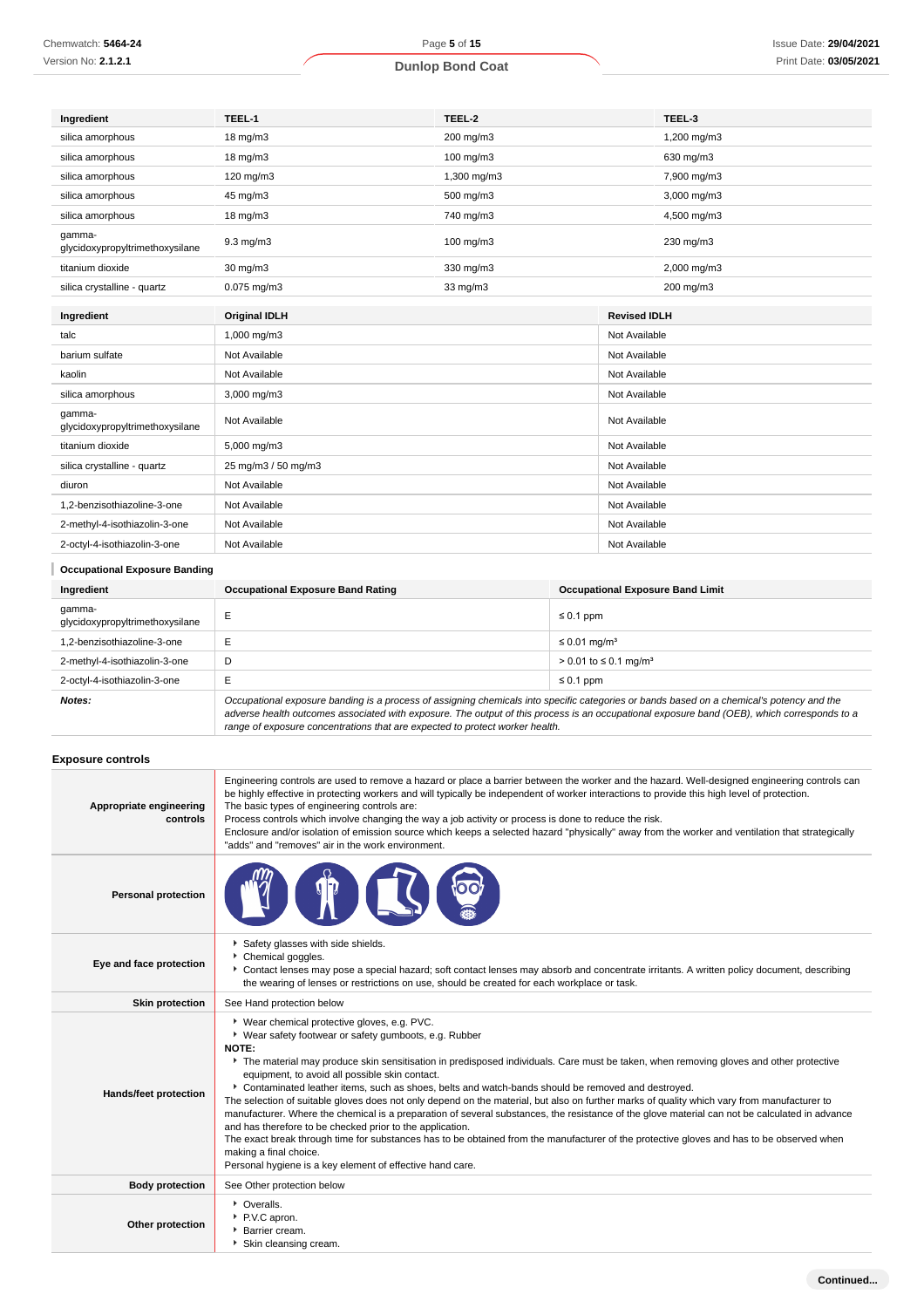#### **Recommended material(s)**

**GLOVE SELECTION INDEX**

Glove selection is based on a modified presentation of the:

 **"Forsberg Clothing Performance Index".**

 The effect(s) of the following substance(s) are taken into account in the **computergenerated** selection:

Dunlop Bond Coat

| <b>Material</b>       | CPI |
|-----------------------|-----|
| <b>BUTYL</b>          | A   |
| <b>NEOPRENE</b>       | A   |
| <b>VITON</b>          | A   |
| <b>NATURAL RUBBER</b> | C   |
| NATURAL+NEOPRENE      | C   |
| NEOPRENE/NATURAL      | C   |
| <b>NITRILE</b>        | C   |
| <b>PE</b>             | C   |
| PE/EVAL/PE            | C   |
| <b>PVA</b>            | C   |
| <b>PVC</b>            | C   |
| <b>TEFLON</b>         | C   |

\* CPI - Chemwatch Performance Index

A: Best Selection

B: Satisfactory; may degrade after 4 hours continuous immersion

C: Poor to Dangerous Choice for other than short term immersion

**NOTE**: As a series of factors will influence the actual performance of the glove, a final selection must be based on detailed observation. -

\* Where the glove is to be used on a short term, casual or infrequent basis, factors such as "feel" or convenience (e.g. disposability), may dictate a choice of gloves which might otherwise be unsuitable following long-term or frequent use. A qualified practitioner should be consulted.

## **SECTION 9 Physical and chemical properties**

#### **Information on basic physical and chemical properties**

**Respiratory protection**

Type BKAX-P Filter of sufficient capacity. (AS/NZS 1716 & 1715, EN 143:2000 & 149:2001, ANSI Z88 or national equivalent)

Where the concentration of gas/particulates in the breathing zone, approaches or exceeds the "Exposure Standard" (or ES), respiratory protection is required. Degree of protection varies with both face-piece and Class of filter; the nature of protection varies with Type of filter.

| <b>Required Minimum</b><br><b>Protection Factor</b> | <b>Half-Face</b><br>Respirator | <b>Full-Face</b><br>Respirator       | <b>Powered Air</b><br>Respirator          |
|-----------------------------------------------------|--------------------------------|--------------------------------------|-------------------------------------------|
| up to $10 \times ES$                                | BKAX-AUS P2                    | -                                    | BKAX-PAPR-AUS /<br>Class 1 P <sub>2</sub> |
| up to $50 \times ES$                                |                                | BKAX-AUS /<br>Class 1 P <sub>2</sub> | ۰                                         |
| up to $100 \times ES$                               |                                | RKAX-2 P2                            | BKAX-PAPR-2 P2 ^                          |

#### ^ - Full-face

A(All classes) = Organic vapours, B AUS or B1 = Acid gasses, B2 = Acid gas or hydrogen cyanide(HCN), B3 = Acid gas or hydrogen cyanide(HCN), E = Sulfur dioxide(SO2), G = Agricultural chemicals, K = Ammonia(NH3), Hg = Mercury, NO = Oxides of nitrogen,  $MB = M$ ethyl bromide,  $AX = Low$  boiling point organic compounds(below 65 degC)

- Cartridge respirators should never be used for emergency ingress or in areas of unknown vapour concentrations or oxygen content.
- The wearer must be warned to leave the contaminated area immediately on detecting any odours through the respirator. The odour may indicate that the mask is not functioning properly, that the vapour concentration is too high, or that the mask is not properly fitted. Because of these limitations, only restricted use of cartridge respirators is considered appropriate.
- Cartridge performance is affected by humidity. Cartridges should be changed after 2 hr of continuous use unless it is determined that the humidity is less than 75%, in which case, cartridges can be used for 4 hr. Used cartridges should be discarded daily, regardless of the length of time used

| Appearance                                      | Grey liquid; mixes with water. |                                            |                |
|-------------------------------------------------|--------------------------------|--------------------------------------------|----------------|
|                                                 |                                |                                            |                |
| <b>Physical state</b>                           | Liquid                         | Relative density (Water= 1)                | Not Available  |
| Odour                                           | Not Available                  | Partition coefficient n-octanol<br>/ water | Not Available  |
| <b>Odour threshold</b>                          | Not Available                  | Auto-ignition temperature (°C)             | Not Applicable |
| pH (as supplied)                                | Not Available                  | Decomposition temperature                  | Not Available  |
| Melting point / freezing point<br>(°C)          | Not Available                  | Viscosity (cSt)                            | Not Available  |
| Initial boiling point and boiling<br>range (°C) | Not Available                  | Molecular weight (g/mol)                   | Not Available  |
| Flash point (°C)                                | Not Applicable                 | <b>Taste</b>                               | Not Available  |
| <b>Evaporation rate</b>                         | Not Available                  | <b>Explosive properties</b>                | Not Available  |
| <b>Flammability</b>                             | Not Applicable                 | <b>Oxidising properties</b>                | Not Available  |
| Upper Explosive Limit (%)                       | Not Applicable                 | Surface Tension (dyn/cm or<br>mN/m)        | Not Available  |
| Lower Explosive Limit (%)                       | Not Applicable                 | <b>Volatile Component (%vol)</b>           | Not Available  |
| Vapour pressure (kPa)                           | Not Available                  | Gas group                                  | Not Available  |
| Solubility in water                             | Miscible                       | pH as a solution (1%)                      | Not Available  |
| Vapour density $(Air = 1)$                      | Not Available                  | VOC g/L                                    | Not Available  |

## **SECTION 10 Stability and reactivity**

| Reactivity                            | See section 7                                                                                                                    |
|---------------------------------------|----------------------------------------------------------------------------------------------------------------------------------|
| <b>Chemical stability</b>             | Unstable in the presence of incompatible materials.<br>Product is considered stable.<br>Hazardous polymerisation will not occur. |
| Possibility of hazardous<br>reactions | See section 7                                                                                                                    |
| <b>Conditions to avoid</b>            | See section 7                                                                                                                    |
| Incompatible materials                | See section 7                                                                                                                    |
| Hazardous decomposition<br>products   | See section 5                                                                                                                    |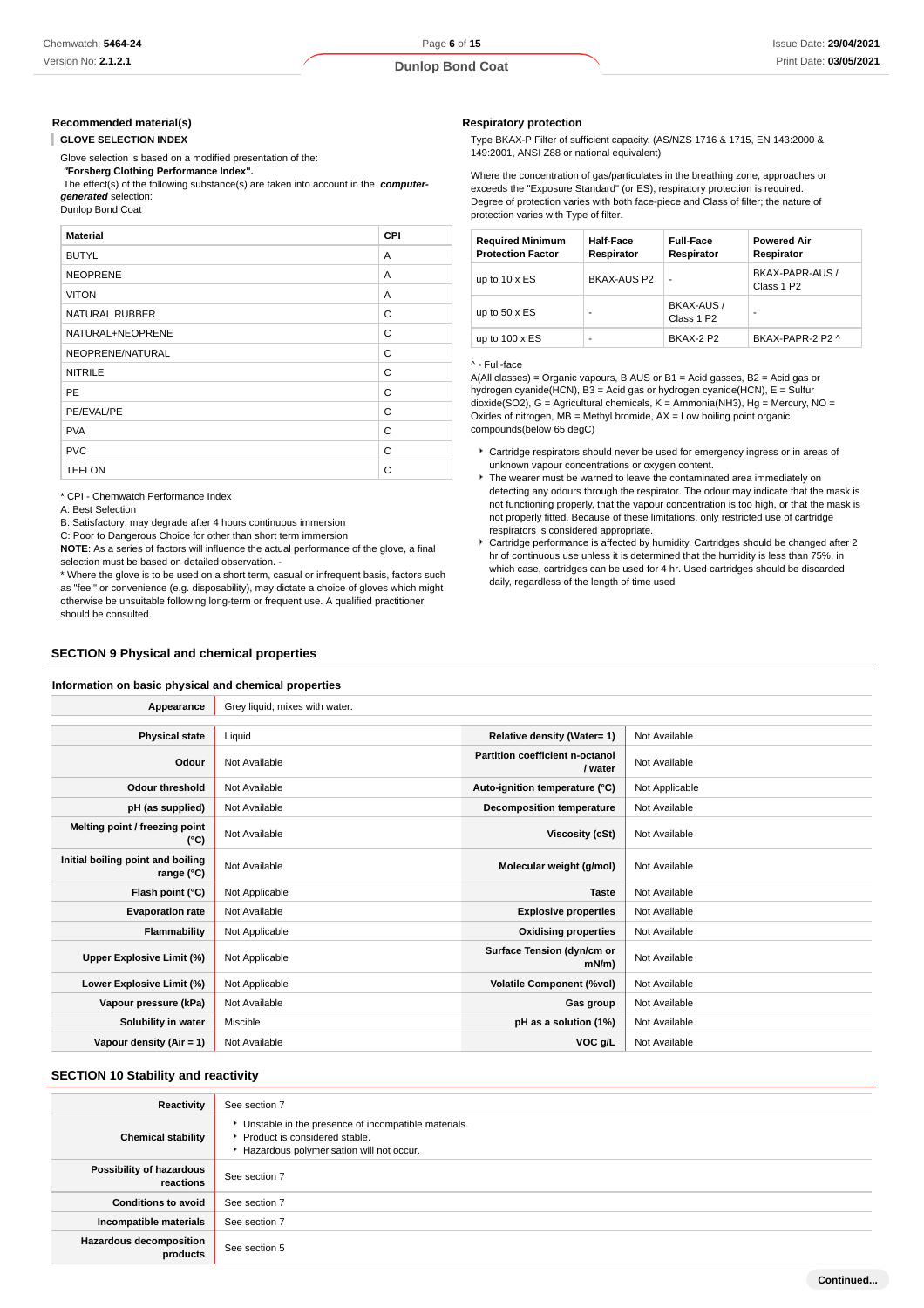# **SECTION 11 Toxicological information**

| Information on toxicological effects |                                                                                                                                                                                                                                                                                                                                                                                                                                                                                                                                                                                                                                                                                                                                                                                                                                                                                                                                                                                                                                                                                                                                                                                                                                                                                                                                                                                                                                                                                                                                                                                                                                                                                                                                                                                                                                                                                                                                                                                                                                                                                                                                                                                                                                                                                                                                                                                                                                                                                                                                                                                                                                                                                                                                                                                                                                                                                                                                                                                                                                                                                                                                                                                                                                                                                                                                                                                                                                                                  |
|--------------------------------------|------------------------------------------------------------------------------------------------------------------------------------------------------------------------------------------------------------------------------------------------------------------------------------------------------------------------------------------------------------------------------------------------------------------------------------------------------------------------------------------------------------------------------------------------------------------------------------------------------------------------------------------------------------------------------------------------------------------------------------------------------------------------------------------------------------------------------------------------------------------------------------------------------------------------------------------------------------------------------------------------------------------------------------------------------------------------------------------------------------------------------------------------------------------------------------------------------------------------------------------------------------------------------------------------------------------------------------------------------------------------------------------------------------------------------------------------------------------------------------------------------------------------------------------------------------------------------------------------------------------------------------------------------------------------------------------------------------------------------------------------------------------------------------------------------------------------------------------------------------------------------------------------------------------------------------------------------------------------------------------------------------------------------------------------------------------------------------------------------------------------------------------------------------------------------------------------------------------------------------------------------------------------------------------------------------------------------------------------------------------------------------------------------------------------------------------------------------------------------------------------------------------------------------------------------------------------------------------------------------------------------------------------------------------------------------------------------------------------------------------------------------------------------------------------------------------------------------------------------------------------------------------------------------------------------------------------------------------------------------------------------------------------------------------------------------------------------------------------------------------------------------------------------------------------------------------------------------------------------------------------------------------------------------------------------------------------------------------------------------------------------------------------------------------------------------------------------------------|
| Inhaled                              | The material can cause respiratory irritation in some persons. The body's response to such irritation can cause further lung damage.<br>Fully cured, vulcanized styrene/butadiene rubber (SBR) products have low toxicity. Dusts may cause temporary mild irritation and coughing.<br>Uncured (unvulcanised) SBR may contain styrene, butadiene residues, solvents and processing agents, which may have harmful effects. These<br>chemicals may be inhaled in the form of vapours emitted from the solid material or as components of dust particles.<br>Inhalation of dusts, generated by the material during the course of normal handling, may be damaging to the health of the individual.<br>Barium fumes are respiratory irritants. Over-exposure to barium dusts and fume may result in rhinitis, frontal headache, wheezing, laryngeal<br>spasm, salivation and anorexia. Long term effects include nervous disorders and adverse effects on the heart, circulatory system and<br>musculature. Heavy exposures may result in a benign pneumoconiosis.                                                                                                                                                                                                                                                                                                                                                                                                                                                                                                                                                                                                                                                                                                                                                                                                                                                                                                                                                                                                                                                                                                                                                                                                                                                                                                                                                                                                                                                                                                                                                                                                                                                                                                                                                                                                                                                                                                                                                                                                                                                                                                                                                                                                                                                                                                                                                                                                   |
| Ingestion                            | Accidental ingestion of the material may be damaging to the health of the individual.                                                                                                                                                                                                                                                                                                                                                                                                                                                                                                                                                                                                                                                                                                                                                                                                                                                                                                                                                                                                                                                                                                                                                                                                                                                                                                                                                                                                                                                                                                                                                                                                                                                                                                                                                                                                                                                                                                                                                                                                                                                                                                                                                                                                                                                                                                                                                                                                                                                                                                                                                                                                                                                                                                                                                                                                                                                                                                                                                                                                                                                                                                                                                                                                                                                                                                                                                                            |
| <b>Skin Contact</b>                  | There is some evidence to suggest that this material can cause inflammation of the skin on contact in some persons.<br>Irritation and skin reactions are possible with sensitive skin<br>Open cuts, abraded or irritated skin should not be exposed to this material<br>Entry into the blood-stream, through, for example, cuts, abrasions or lesions, may produce systemic injury with harmful effects. Examine the skin<br>prior to the use of the material and ensure that any external damage is suitably protected.                                                                                                                                                                                                                                                                                                                                                                                                                                                                                                                                                                                                                                                                                                                                                                                                                                                                                                                                                                                                                                                                                                                                                                                                                                                                                                                                                                                                                                                                                                                                                                                                                                                                                                                                                                                                                                                                                                                                                                                                                                                                                                                                                                                                                                                                                                                                                                                                                                                                                                                                                                                                                                                                                                                                                                                                                                                                                                                                         |
| Eye                                  | Evidence exists, or practical experience predicts, that the material may cause eye irritation in a substantial number of individuals. Prolonged eye<br>contact may cause inflammation characterised by a temporary redness of the conjunctiva (similar to windburn).                                                                                                                                                                                                                                                                                                                                                                                                                                                                                                                                                                                                                                                                                                                                                                                                                                                                                                                                                                                                                                                                                                                                                                                                                                                                                                                                                                                                                                                                                                                                                                                                                                                                                                                                                                                                                                                                                                                                                                                                                                                                                                                                                                                                                                                                                                                                                                                                                                                                                                                                                                                                                                                                                                                                                                                                                                                                                                                                                                                                                                                                                                                                                                                             |
| <b>Chronic</b>                       | Studies show that inhaling this substance for over a long period (e.g. in an occupational setting) may increase the risk of cancer.<br>Repeated or long-term occupational exposure is likely to produce cumulative health effects involving organs or biochemical systems.<br>Long-term exposure to respiratory irritants may result in airways disease, involving difficulty breathing and related whole-body problems.<br>Skin contact with the material is more likely to cause a sensitisation reaction in some persons compared to the general population.<br>Harmful: danger of serious damage to health by prolonged exposure through inhalation, in contact with skin and if swallowed.<br>This material can cause serious damage if one is exposed to it for long periods. It can be assumed that it contains a substance which can<br>produce severe defects.<br>Ample evidence exists, from results in experimentation, that developmental disorders are directly caused by human exposure to the material.<br>Amorphous silicas generally are less hazardous than crystalline silicas, but the former can be converted to the latter on heating and subsequent<br>cooling. Inhalation of dusts containing crystalline silicas may lead to silicosis, a disabling lung disease that may take years to develop.<br>Chronic dust inhalation of kaolin, can cause kaolinosis from kaolin deposition in the lungs causing distinct lung markings, abnormal inflation of air<br>sacs, and chronic lung diseases (nodular pneumoconiosis). This condition is made worse by long duration of occupational exposure and<br>pre-existing chest infection. Pre-employment screening is recommended.<br>Prolonged inhalation of high concentrations of magnesite (magnesium carbonate) dust caused pulmonary deposition and retention. Roasted<br>magnesite (magnesium oxide) produced a greater degree of fibrosis than did crude magnesite. No cases of human systemic poisoning due to<br>exposure to magnesite have been recorded. Pneumoconiosis was found in about 2% of workers exposed to high concentrations of dust from<br>crude or roasted magnesite that also contained 1-3% silicon dioxide.<br>Soluble silicates do not exhibit sensitizing potential. Testing in bacterial and animal experiments have not shown any evidence of them causing<br>mutations or birth defects.<br>Chronic effects of exposure to diuron may include skin irritation, abnormal pigmentation, growth retardation, blurring of vision, abnormal liver,<br>spleen and thyroid effects; red blood cell destruction, or reduction of the blood's oxygen carrying capacity causing bluish discolouration and<br>breathlessness.<br>Barium compounds may cause high blood pressure, airway irritation and damage the liver, spleen and bone marrow. Prolonged exposure may<br>cause a lung inflammation and scarring.<br>Overexposure to the breathable dust may cause coughing, wheezing, difficulty in breathing and impaired lung function. Chronic symptoms may<br>include decreased vital lung capacity and chest infections. Repeated exposures in the workplace to high levels of fine-divided dusts may produce<br>a condition known as pneumoconiosis, which is the lodgement of any inhaled dusts in the lung, irrespective of the effect. This is particularly true<br>when a significant number of particles less than 0.5 microns (1/50000 inch) are present. |

|                                           | <b>TOXICITY</b>                                      | <b>IRRITATION</b>                                    |  |
|-------------------------------------------|------------------------------------------------------|------------------------------------------------------|--|
| <b>Dunlop Bond Coat</b>                   | Not Available                                        | Not Available                                        |  |
|                                           | <b>TOXICITY</b>                                      | <b>IRRITATION</b>                                    |  |
|                                           | dermal (rat) LD50: >2000 mg/kg[1]                    | Eye: no adverse effect observed (not irritating)[1]  |  |
| talc                                      | Inhalation(Rat) LC50; >2.1 mg/l4h <sup>[1]</sup>     | Skin (human): 0.3 mg/3d-l mild                       |  |
|                                           | Oral(Rat) LD50; >5000 mg/kg[1]                       | Skin: no adverse effect observed (not irritating)[1] |  |
|                                           | <b>TOXICITY</b>                                      | <b>IRRITATION</b>                                    |  |
| barium sulfate                            | dermal (rat) LD50: $>2000$ mg/kg <sup>[1]</sup>      | Not Available                                        |  |
|                                           | Oral(Mouse) LD50; >3000 mg/kg <sup>[2]</sup>         |                                                      |  |
|                                           | <b>TOXICITY</b>                                      | <b>IRRITATION</b>                                    |  |
| kaolin                                    | Not Available                                        | Not Available                                        |  |
|                                           | <b>TOXICITY</b>                                      | <b>IRRITATION</b>                                    |  |
|                                           | dermal (rat) LD50: >2000 mg/kg[1]                    | Eye (rabbit): non-irritating *                       |  |
| silica amorphous                          | Inhalation(Rat) LC50; $>0.139$ mg/L4h <sup>[1]</sup> | Eye: no adverse effect observed (not irritating)[1]  |  |
|                                           | Oral(Rat) LD50; >1000 mg/kg[1]                       | Skin (rabbit): non-irritating *                      |  |
|                                           |                                                      | Skin: no adverse effect observed (not irritating)[1] |  |
|                                           |                                                      |                                                      |  |
|                                           | <b>TOXICITY</b>                                      | <b>IRRITATION</b>                                    |  |
| gamma-<br>glycidoxypropyltrimethoxysilane | Dermal (rabbit) LD50: 4247.9 mg/kg <sup>[2]</sup>    | Not Available                                        |  |

**Continued...**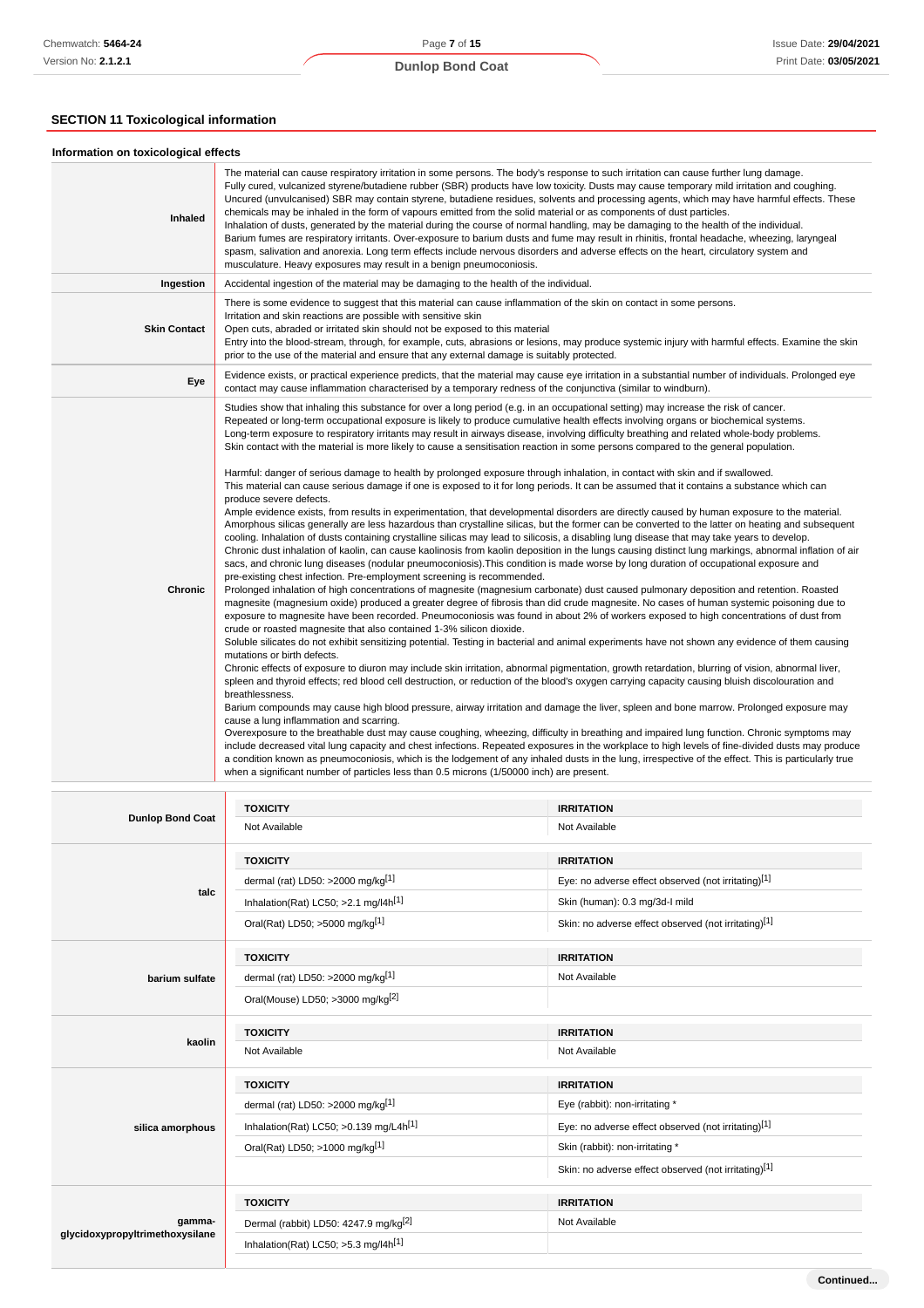|                               | Oral(Rat) LD50; >5350 mg/kg[1]                                                        |                                                                                                                                        |  |
|-------------------------------|---------------------------------------------------------------------------------------|----------------------------------------------------------------------------------------------------------------------------------------|--|
|                               | <b>TOXICITY</b>                                                                       | <b>IRRITATION</b>                                                                                                                      |  |
|                               | dermal (hamster) LD50: >=10000 mg/kg <sup>[2]</sup>                                   | Eye: no adverse effect observed (not irritating)[1]                                                                                    |  |
| titanium dioxide              | Inhalation(Rat) LC50; >2.28 mg/l4h[1]                                                 | Skin (human): 0.3 mg /3D (int)-mild *                                                                                                  |  |
|                               | Oral(Rat) LD50; >=2000 mg/kg <sup>[1]</sup>                                           | Skin: no adverse effect observed (not irritating)[1]                                                                                   |  |
|                               | <b>TOXICITY</b>                                                                       | <b>IRRITATION</b>                                                                                                                      |  |
| silica crystalline - quartz   | Oral(Rat) LD50; 500 mg/kg[2]                                                          | Not Available                                                                                                                          |  |
|                               | <b>TOXICITY</b>                                                                       | <b>IRRITATION</b>                                                                                                                      |  |
|                               | dermal (rat) LD50: >2000 mg/kg $[1]$                                                  | Eye: no adverse effect observed (not irritating)[1]                                                                                    |  |
| diuron                        | Inhalation(Rat) LC50; >5.05 mg/l4h <sup>[1]</sup>                                     | Skin: no adverse effect observed (not irritating)[1]                                                                                   |  |
|                               | Oral(Rat) LD50; >2000 mg/kg[1]                                                        |                                                                                                                                        |  |
|                               | <b>TOXICITY</b>                                                                       | <b>IRRITATION</b>                                                                                                                      |  |
| 1,2-benzisothiazoline-3-one   | dermal (rat) LD50: >2000 mg/kg[1]                                                     | Eye: adverse effect observed (irreversible damage)[1]                                                                                  |  |
|                               | Oral(Rat) LD50; 454 mg/kg[1]                                                          | Skin: no adverse effect observed (not irritating)[1]                                                                                   |  |
|                               | <b>TOXICITY</b>                                                                       | <b>IRRITATION</b>                                                                                                                      |  |
|                               | dermal (rat) LD50: 242 mg/kg <sup>[1]</sup>                                           | Eye: adverse effect observed (irreversible damage)[1]                                                                                  |  |
| 2-methyl-4-isothiazolin-3-one | Inhalation(Rat) LC50; 0.1 mg/l4h[1]                                                   | Skin: adverse effect observed (corrosive)[1]                                                                                           |  |
|                               | Oral(Rat) LD50; 120 mg/kg[1]                                                          |                                                                                                                                        |  |
|                               | <b>TOXICITY</b>                                                                       | <b>IRRITATION</b>                                                                                                                      |  |
|                               | Dermal (rabbit) LD50: 311 mg/kg <sup>[2]</sup>                                        | Eye (rabbit): 0.5% non irritant                                                                                                        |  |
|                               | Oral(Rat) LD50; 125 mg/kg[1]                                                          | Eye (rabbit): 45% conc CORROSIVE                                                                                                       |  |
|                               |                                                                                       | Eye (rabbit): 5% conc moderate                                                                                                         |  |
|                               |                                                                                       | Eye(rabbit):100 mg SEVERE                                                                                                              |  |
| 2-octyl-4-isothiazolin-3-one  |                                                                                       | Eye: adverse effect observed (irreversible damage)[1]                                                                                  |  |
|                               |                                                                                       | Skin (rabbit): 45% conc SEVERE                                                                                                         |  |
|                               |                                                                                       | Skin (rabbit): 500 mg/24 hours                                                                                                         |  |
|                               |                                                                                       | Skin: adverse effect observed (corrosive)[1]                                                                                           |  |
|                               |                                                                                       | Skin: adverse effect observed (irritating)[1]                                                                                          |  |
| Legend:                       | specified data extracted from RTECS - Register of Toxic Effect of chemical Substances | 1. Value obtained from Europe ECHA Registered Substances - Acute toxicity 2.* Value obtained from manufacturer's SDS. Unless otherwise |  |
|                               |                                                                                       |                                                                                                                                        |  |

| <b>TALC</b>                                             | lead to death within hours of inhalation.<br>Long-term exposure can also cause a variety of respiratory symptoms.                                                                                                                                                                                                                                                                                                                                                                                                                                                                                                                                                                                                                                                                                                                                                                                                                                                                                                                                                                                                                                                                                                                                                                                                                                                          |
|---------------------------------------------------------|----------------------------------------------------------------------------------------------------------------------------------------------------------------------------------------------------------------------------------------------------------------------------------------------------------------------------------------------------------------------------------------------------------------------------------------------------------------------------------------------------------------------------------------------------------------------------------------------------------------------------------------------------------------------------------------------------------------------------------------------------------------------------------------------------------------------------------------------------------------------------------------------------------------------------------------------------------------------------------------------------------------------------------------------------------------------------------------------------------------------------------------------------------------------------------------------------------------------------------------------------------------------------------------------------------------------------------------------------------------------------|
| <b>KAOLIN</b>                                           | For bentonite clays:<br>Bentonite (CAS No. 1302-78-9) consists of a group of clays formed by crystallization of vitreous volcanic ashes that were deposited<br>in water. The expected acute oral toxicity of bentonite in humans is very low. However, when bentonite had been used as a prophy<br>paste, larger amounts caused severe eye injury, including abscesses behind the cornea. In animals, large amounts caused<br>decreased growth, muscle weakness and death with marked changes in both calcium and phosphorus metabolism.                                                                                                                                                                                                                                                                                                                                                                                                                                                                                                                                                                                                                                                                                                                                                                                                                                   |
| <b>SILICA AMORPHOUS</b>                                 | Reports indicate high/prolonged exposures to amorphous silicas induced lung fibrosis in experimental animals; in some experiments<br>these effects were reversible. [PATTYS]<br>For silica amorphous:<br>Derived No Adverse Effects Level (NOAEL) in the range of 1000 mg/kg/d.<br>In humans, synthetic amorphous silica (SAS) is essentially non-toxic by mouth, skin or eyes, and by inhalation. Epidemiology studies<br>show little evidence of adverse health effects due to SAS. Repeated exposure (without personal protection) may cause mechanical<br>irritation of the eye and drying/cracking of the skin.<br>When experimental animals inhale synthetic amorphous silica (SAS) dust, it dissolves in the lung fluid and is rapidly eliminated. If<br>swallowed, the vast majority of SAS is excreted in the faeces and there is little accumulation in the body.                                                                                                                                                                                                                                                                                                                                                                                                                                                                                                |
| <b>GAMMA-</b><br><b>GLYCIDOXYPROPYLTRIMETHOXYSILANE</b> | Low molecular weight alkoxysilane can cause irreversible lung damage when inhaled at low dose. It is not an obvious skin irritant.<br>However, studies suggest with repeated occupational exposure, methoxysilane may cause damage to the eye and skin as well as<br>cancer.<br>For gamma-glycidopropyltrimehoxysilane (GPTMS): GPTMS undergoes rapid hydrolysis and the observed toxicity is expected to be<br>due primarily to methanol and silanetriols. GPTMS is mildly irritating to the skin and eyes and is not a known skin sensitiser in<br>humans or in animals. GPTMS has been shown to cause chromosomal damage and gene mutations. It is not considered to cause<br>tumours.<br>Oxiranes (including glycidyl ethers and alkyl oxides, and epoxides) share many common characteristics with respect to animal<br>toxicology. One such oxirane is ethyloxirane; data presented here may be taken as representative.<br>For 1,2-butylene oxide (ethyloxirane):<br>In animal testing, ethyloxirane increased the incidence of tumours of the airways in animals exposed via inhalation. However,<br>tumours were not observed in mice chronically exposed via skin. Two structurally related substances, oxirane (ethylene oxide) and<br>methyloxirane (propylene oxide), which are also direct-acting alkylating agents, have been classified as causing cancer. |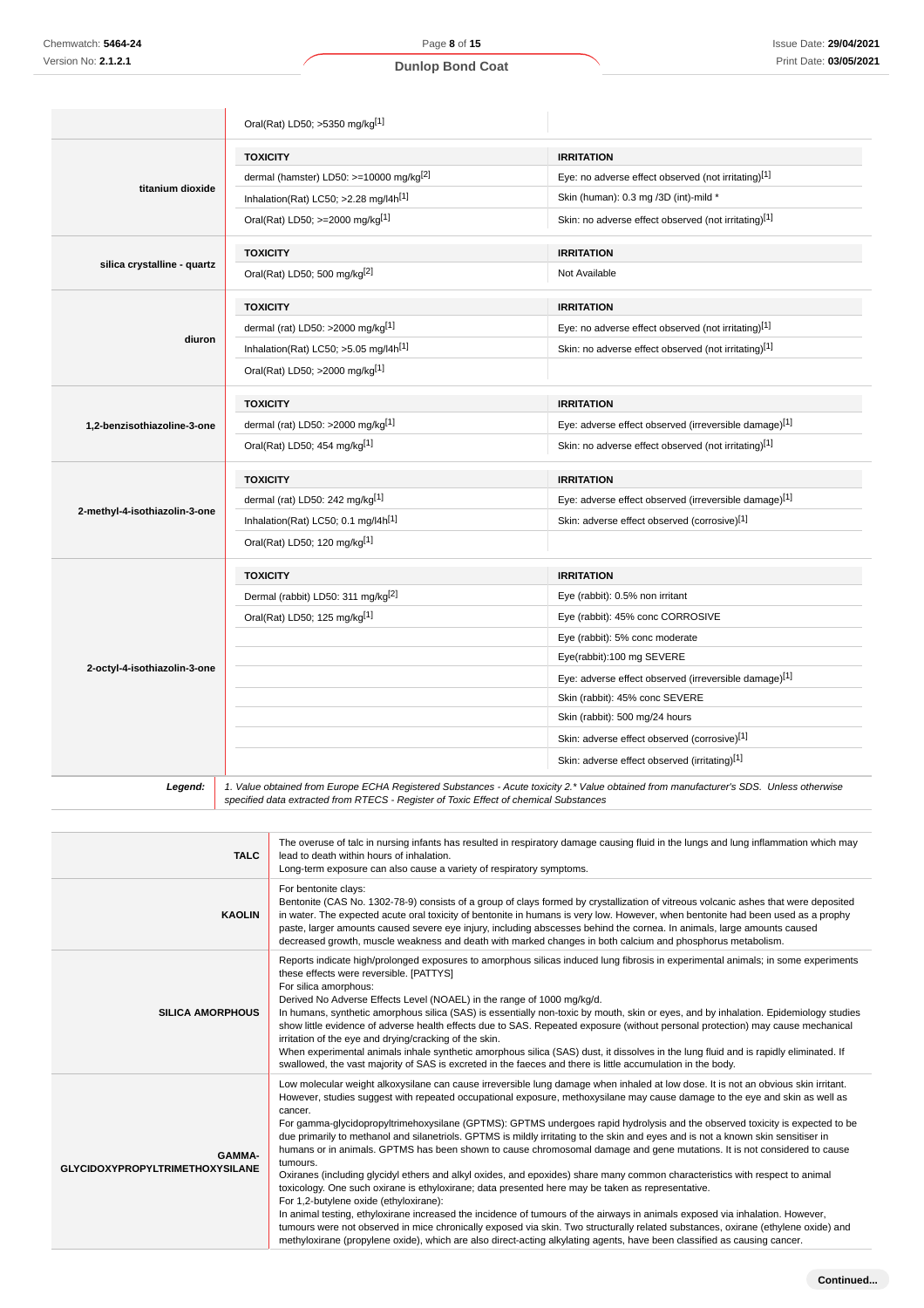| <b>TITANIUM DIOXIDE</b>                                                                                                           | * IUCLID<br>Laboratory (in vitro) and animal studies show, exposure to the material may result in a possible risk of irreversible effects, with the<br>possibility of producing mutation.<br>Exposure to titanium dioxide is via inhalation, swallowing or skin contact. When inhaled, it may deposit in lung tissue and lymph<br>nodes causing dysfunction of the lungs and immune system. Absorption by the stomach and intestines depends on the size of the<br>particle. It penetrated only the outermost layer of the skin, suggesting that healthy skin may be an effective barrier. There is no<br>substantive data on genetic damage, though cases have been reported in experimental animals.<br>The material may produce moderate eye irritation leading to inflammation. Repeated or prolonged exposure to irritants may produce<br>conjunctivitis.<br><b>WARNING:</b> This substance has been classified by the IARC as Group 2B: Possibly Carcinogenic to Humans.                                                                                                                                                                                                                                                                                                                                                                                                                                                                                                                                                                                                                                                                                                                                                                                                                                                                                                                                                                                                                                                                                                                                                                                                                                                                                                                                                                                                                                                                                                                                                                                                                                                                                                                                     |
|-----------------------------------------------------------------------------------------------------------------------------------|--------------------------------------------------------------------------------------------------------------------------------------------------------------------------------------------------------------------------------------------------------------------------------------------------------------------------------------------------------------------------------------------------------------------------------------------------------------------------------------------------------------------------------------------------------------------------------------------------------------------------------------------------------------------------------------------------------------------------------------------------------------------------------------------------------------------------------------------------------------------------------------------------------------------------------------------------------------------------------------------------------------------------------------------------------------------------------------------------------------------------------------------------------------------------------------------------------------------------------------------------------------------------------------------------------------------------------------------------------------------------------------------------------------------------------------------------------------------------------------------------------------------------------------------------------------------------------------------------------------------------------------------------------------------------------------------------------------------------------------------------------------------------------------------------------------------------------------------------------------------------------------------------------------------------------------------------------------------------------------------------------------------------------------------------------------------------------------------------------------------------------------------------------------------------------------------------------------------------------------------------------------------------------------------------------------------------------------------------------------------------------------------------------------------------------------------------------------------------------------------------------------------------------------------------------------------------------------------------------------------------------------------------------------------------------------------------------------------|
|                                                                                                                                   | WARNING: For inhalation exposure ONLY: This substance has been classified by the IARC as Group 1: CARCINOGENIC TO                                                                                                                                                                                                                                                                                                                                                                                                                                                                                                                                                                                                                                                                                                                                                                                                                                                                                                                                                                                                                                                                                                                                                                                                                                                                                                                                                                                                                                                                                                                                                                                                                                                                                                                                                                                                                                                                                                                                                                                                                                                                                                                                                                                                                                                                                                                                                                                                                                                                                                                                                                                                  |
| SILICA CRYSTALLINE - QUARTZ                                                                                                       | <b>HUMANS</b><br>The International Agency for Research on Cancer (IARC) has classified occupational exposures to respirable (<5 um) crystalline<br>silica as being carcinogenic to humans. This classification is based on what IARC considered sufficient evidence from<br>epidemiological studies of humans for the carcinogenicity of inhaled silica in the forms of quartz and cristobalite. Crystalline silica is<br>also known to cause silicosis, a non-cancerous lung disease.<br>Intermittent exposure produces; focal fibrosis, (pneumoconiosis), cough, dyspnoea, liver tumours.<br>* Millions of particles per cubic foot (based on impinger samples counted by light field techniques).<br>NOTE : the physical nature of quartz in the product determines whether it is likely to present a chronic health problem. To be a<br>hazard the material must enter the breathing zone as respirable particles.                                                                                                                                                                                                                                                                                                                                                                                                                                                                                                                                                                                                                                                                                                                                                                                                                                                                                                                                                                                                                                                                                                                                                                                                                                                                                                                                                                                                                                                                                                                                                                                                                                                                                                                                                                                             |
|                                                                                                                                   | Note: Equivocal animal tumorigenic agent by RTECS criteria. NOTE: This substance may contain impurities (tetrachlorazobenzene                                                                                                                                                                                                                                                                                                                                                                                                                                                                                                                                                                                                                                                                                                                                                                                                                                                                                                                                                                                                                                                                                                                                                                                                                                                                                                                                                                                                                                                                                                                                                                                                                                                                                                                                                                                                                                                                                                                                                                                                                                                                                                                                                                                                                                                                                                                                                                                                                                                                                                                                                                                      |
| <b>DIURON</b>                                                                                                                     | and tetrachloroazoxybenzene). Maximum impurity levels are proscribed under various jurisdictions ADI: 0.006 mg/kg/day NOEL:<br>0.625 mg/kg/day<br>Diuron is absorbed readily through the gut and lungs, while uptake through the skin is more limited. It is slightly toxic to mammals but<br>juveniles are more susceptible than adults. Exposure to sublethal doses of diuron causes formation of methaemoglobin, an abnormal<br>form of the protein haemoglobin which carries oxygen in the blood. Diuron can decrease the number of red blood cells, increase the<br>number of abnormally shaped red blood cells, and increase the number of white blood cells.                                                                                                                                                                                                                                                                                                                                                                                                                                                                                                                                                                                                                                                                                                                                                                                                                                                                                                                                                                                                                                                                                                                                                                                                                                                                                                                                                                                                                                                                                                                                                                                                                                                                                                                                                                                                                                                                                                                                                                                                                                                |
| 1,2-BENZISOTHIAZOLINE-3-ONE                                                                                                       | The predominant fate of the thiazole ring is oxidative ring scission catalysed by cytochrome P450 (CYP) and formation of the<br>corresponding alpha-dicarbonyl metabolites and thioamide derivatives. The well-established toxicity associated with thioamides and<br>thioureas has led to the speculation that thiazole toxicity is attributed to ring scission yielding the corresponding thioamide<br>metabolite. Ring opening has also been observed in benzothiazoles. For instance, benzothiazole itself is converted to<br>S-methylmercaptoaniline.<br>Acute toxicity data show that 1,2-benzisothiazoline-3-one (BIT) is moderately toxic by the oral and dermal routes but that this<br>chemical is a severe eye irritant. Irritation to the skin from acute data show only mild skin irritation, but repeated dermal application<br>indicated a more significant skin irritation response.<br>The neurotoxicity observed in the rat acute oral toxicity study (piloerection and upward curvature of the spine at 300 mg/kg and<br>above; decreased activity, prostration, decreased abdominal muscle tone, reduced righting reflex, and decreased rate and depth of<br>breathing at 900 mg/kg) and the acute dermal toxicity study (upward curvature of the spine was observed in increased incidence, but<br>this was absent after day 5 post-dose at a dose of 2000 mg/kg) were felt to be at exposures in excess of those expected from the<br>use pattern of this pesticide and that such effects would not be observed at estimated exposure doses.<br>Subchronic oral toxicity studies showed systemic effects after repeated oral administration including decreased body weight,<br>increased incidence of forestomach hyperplasia, and non-glandular stomach lesions in rats. In dogs, the effects occurred at lower<br>doses than in rats, and included alterations in blood chemistry (decreased plasma albumin, total protein, and alanine<br>aminotransferase) and increased absolute liver weight.<br>Developmental toxicity studies were conducted in rats with maternal effects including decreased body weight gain, decreased food<br>consumption, and clinical toxicity signs (audible breathing, haircoat staining of the anogenital region, dry brown material around the<br>nasal area) as well as increased mortality. Developmental effects consisted of increases in skeletal abnormalities (extra sites of<br>ossification of skull bones, unossified sternebrae) but not external or visceral abnormalities.<br>Reproductive toxicity: In a two- generation reproduction study, parental toxicity was observed at 500 ppm and was characterized<br>by lesions in the stomach. |
| 2-METHYL-4-ISOTHIAZOLIN-3-ONE                                                                                                     | Based on laboratory and animal testing, exposure to the material may result in irreversible effects and mutations in humans.<br>The material may be irritating to the eye, with prolonged contact causing inflammation. Repeated or prolonged exposure to irritants<br>may produce conjunctivitis.<br>Formaldehyde generators (releasers) are often used as preservatives. The maximum authorised concentration of free formaldehyde<br>is 0.2% and must be labelled with the warning sign "contains formaldehyde" where the concentration exceeds 0.05%. The use of<br>formaldehyde-releasing preservatives ensures that the level of free formaldehyde in the products is always low but sufficient to inhibit<br>microbial growth - it disrupts metabolism to cause death of the organism. However there is a concern that formaldehyde generators<br>can produce amines capable of causing cancers (nitrosamines) when used in formulations containing amines.<br>NOTE: Substance has been shown to be mutagenic in at least one assay, or belongs to a family of chemicals producing damage or<br>change to cellular DNA.<br>Considered to be a minor sensitiser in Kathon CG (1) (1). Bruze etal - Contact Dermatitis 20: 219-39, 1989                                                                                                                                                                                                                                                                                                                                                                                                                                                                                                                                                                                                                                                                                                                                                                                                                                                                                                                                                                                                                                                                                                                                                                                                                                                                                                                                                                                                                                                                       |
| 2-OCTYL-4-ISOTHIAZOLIN-3-ONE                                                                                                      | ROHM & HAAS Data ADI: 0.03 mg/kg/day NOEL: 60 mg/kg/day                                                                                                                                                                                                                                                                                                                                                                                                                                                                                                                                                                                                                                                                                                                                                                                                                                                                                                                                                                                                                                                                                                                                                                                                                                                                                                                                                                                                                                                                                                                                                                                                                                                                                                                                                                                                                                                                                                                                                                                                                                                                                                                                                                                                                                                                                                                                                                                                                                                                                                                                                                                                                                                            |
| TALC & TITANIUM DIOXIDE & 2-METHYL-<br>4-ISOTHIAZOLIN-3-ONE & 2-OCTYL-<br>4-ISOTHIAZOLIN-3-ONE                                    | Asthma-like symptoms may continue for months or even years after exposure to the material ends. This may be due to a non-allergic<br>condition known as reactive airways dysfunction syndrome (RADS) which can occur after exposure to high levels of highly irritating<br>compound. Main criteria for diagnosing RADS include the absence of previous airways disease in a non-atopic individual, with<br>sudden onset of persistent asthma-like symptoms within minutes to hours of a documented exposure to the irritant. Other criteria for<br>diagnosis of RADS include a reversible airflow pattern on lung function tests, moderate to severe bronchial hyperreactivity on<br>methacholine challenge testing, and the lack of minimal lymphocytic inflammation, without eosinophilia.                                                                                                                                                                                                                                                                                                                                                                                                                                                                                                                                                                                                                                                                                                                                                                                                                                                                                                                                                                                                                                                                                                                                                                                                                                                                                                                                                                                                                                                                                                                                                                                                                                                                                                                                                                                                                                                                                                                       |
| TALC & BARIUM SULFATE & KAOLIN &<br>TITANIUM DIOXIDE & DIURON &<br>1,2-BENZISOTHIAZOLINE-3-ONE &<br>2-METHYL-4-ISOTHIAZOLIN-3-ONE | No significant acute toxicological data identified in literature search.                                                                                                                                                                                                                                                                                                                                                                                                                                                                                                                                                                                                                                                                                                                                                                                                                                                                                                                                                                                                                                                                                                                                                                                                                                                                                                                                                                                                                                                                                                                                                                                                                                                                                                                                                                                                                                                                                                                                                                                                                                                                                                                                                                                                                                                                                                                                                                                                                                                                                                                                                                                                                                           |
| <b>TALC &amp; SILICA AMORPHOUS</b>                                                                                                | The substance is classified by IARC as Group 3:<br><b>NOT</b> classifiable as to its carcinogenicity to humans.<br>Evidence of carcinogenicity may be inadequate or limited in animal testing.                                                                                                                                                                                                                                                                                                                                                                                                                                                                                                                                                                                                                                                                                                                                                                                                                                                                                                                                                                                                                                                                                                                                                                                                                                                                                                                                                                                                                                                                                                                                                                                                                                                                                                                                                                                                                                                                                                                                                                                                                                                                                                                                                                                                                                                                                                                                                                                                                                                                                                                     |
| TITANIUM DIOXIDE & 2-METHYL-<br>4-ISOTHIAZOLIN-3-ONE                                                                              | The material may cause skin irritation after prolonged or repeated exposure and may produce on contact skin redness, swelling, the<br>production of vesicles, scaling and thickening of the skin.                                                                                                                                                                                                                                                                                                                                                                                                                                                                                                                                                                                                                                                                                                                                                                                                                                                                                                                                                                                                                                                                                                                                                                                                                                                                                                                                                                                                                                                                                                                                                                                                                                                                                                                                                                                                                                                                                                                                                                                                                                                                                                                                                                                                                                                                                                                                                                                                                                                                                                                  |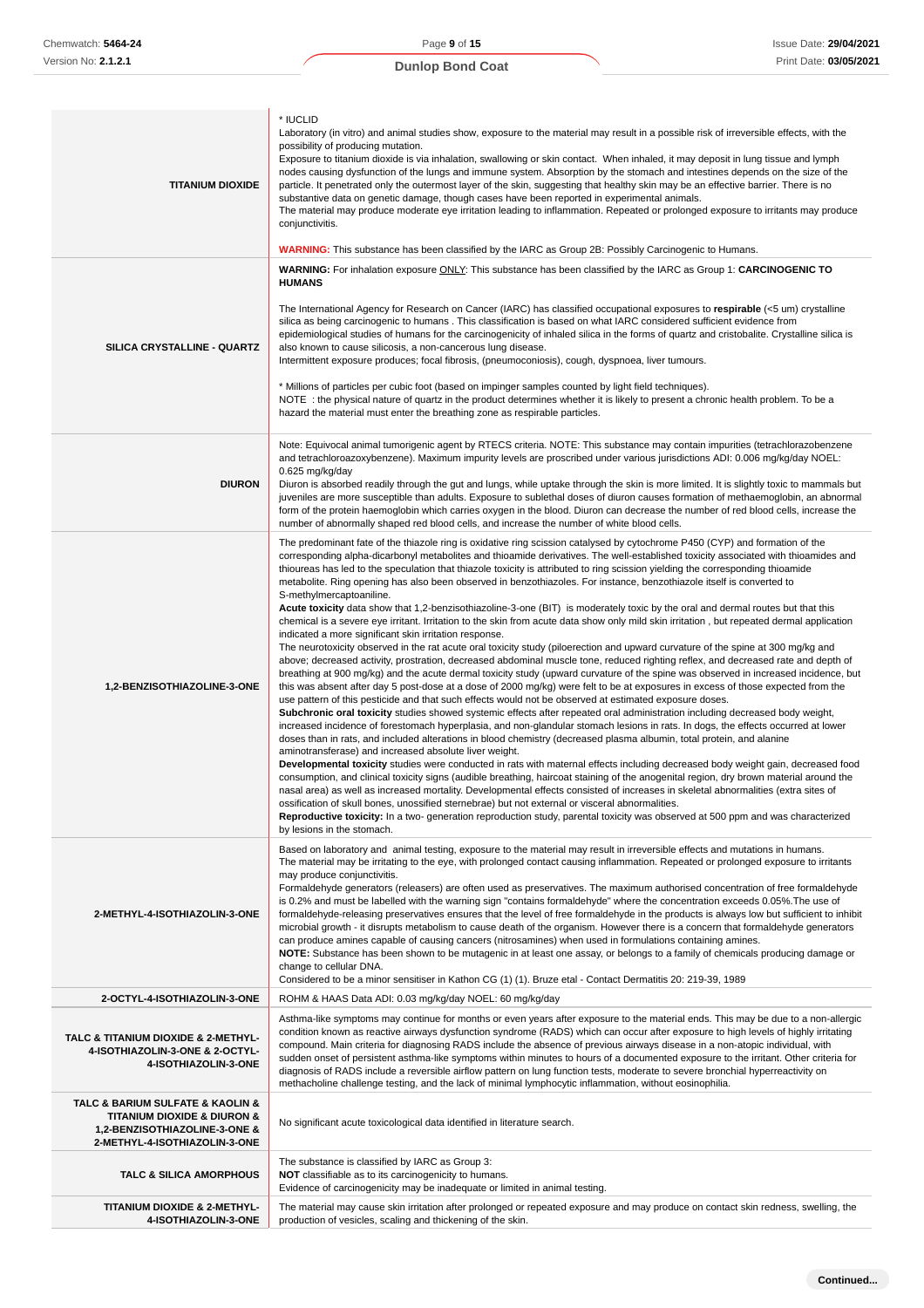# **Dunlop Bond Coat**

| 1,2-BENZISOTHIAZOLINE-3-ONE &<br>2-METHYL-4-ISOTHIAZOLIN-3-ONE &<br>2-OCTYL-4-ISOTHIAZOLIN-3-ONE |   | The following information refers to contact allergens as a group and may not be specific to this product.<br>Contact allergies quickly manifest themselves as contact eczema, more rarely as urticaria or Quincke's oedema. The pathogenesis<br>of contact eczema involves a cell-mediated (T lymphocytes) immune reaction of the delayed type. Other allergic skin reactions, e.g.<br>contact urticaria, involve antibody-mediated immune reactions. The significance of the contact allergen is not simply determined by<br>its sensitisation potential: the distribution of the substance and the opportunities for contact with it are equally important.                                                                                                                                                                                                                                                                                                                          |                                 |                                                                                                    |
|--------------------------------------------------------------------------------------------------|---|----------------------------------------------------------------------------------------------------------------------------------------------------------------------------------------------------------------------------------------------------------------------------------------------------------------------------------------------------------------------------------------------------------------------------------------------------------------------------------------------------------------------------------------------------------------------------------------------------------------------------------------------------------------------------------------------------------------------------------------------------------------------------------------------------------------------------------------------------------------------------------------------------------------------------------------------------------------------------------------|---------------------------------|----------------------------------------------------------------------------------------------------|
| 1,2-BENZISOTHIAZOLINE-3-ONE &<br>2-METHYL-4-ISOTHIAZOLIN-3-ONE                                   |   | In light of potential adverse effects, and to ensure a harmonised risk assessment and management, the EU regulatory framework for<br>biocides has been established with the objective of ensuring a high level of protection of human and animal health and the<br>environment. To this aim, it is required that risk assessment of biocidal products is carried out before they can be placed on the<br>market. A central element in the risk assessment of the biocidal products are the utilization instructions that defines the dosage,<br>application method and amount of applications and thus the exposure of humans and the environment to the biocidal substance.<br>Humans may be exposed to biocidal products in different ways in both occupational and domestic settings. Many biocidal products<br>are intended for industrial sectors or professional uses only, whereas other biocidal products are commonly available for private use<br>by non-professional users. |                                 |                                                                                                    |
| <b>Acute Toxicity</b>                                                                            | × |                                                                                                                                                                                                                                                                                                                                                                                                                                                                                                                                                                                                                                                                                                                                                                                                                                                                                                                                                                                        | Carcinogenicity                 | $\checkmark$                                                                                       |
| <b>Skin Irritation/Corrosion</b>                                                                 | × |                                                                                                                                                                                                                                                                                                                                                                                                                                                                                                                                                                                                                                                                                                                                                                                                                                                                                                                                                                                        | Reproductivity                  | ×                                                                                                  |
| <b>Serious Eye Damage/Irritation</b>                                                             | × |                                                                                                                                                                                                                                                                                                                                                                                                                                                                                                                                                                                                                                                                                                                                                                                                                                                                                                                                                                                        | <b>STOT - Single Exposure</b>   | ✔                                                                                                  |
| <b>Respiratory or Skin</b><br>sensitisation                                                      | ✔ |                                                                                                                                                                                                                                                                                                                                                                                                                                                                                                                                                                                                                                                                                                                                                                                                                                                                                                                                                                                        | <b>STOT - Repeated Exposure</b> | ✔                                                                                                  |
| <b>Mutagenicity</b>                                                                              | × |                                                                                                                                                                                                                                                                                                                                                                                                                                                                                                                                                                                                                                                                                                                                                                                                                                                                                                                                                                                        | <b>Aspiration Hazard</b>        | ×                                                                                                  |
|                                                                                                  |   |                                                                                                                                                                                                                                                                                                                                                                                                                                                                                                                                                                                                                                                                                                                                                                                                                                                                                                                                                                                        | Legend:                         | $\blacktriangleright$ - Data either not available or does not fill the criteria for classification |

– Data available to make classification

# **SECTION 12 Ecological information**

| <b>Toxicity</b>                 |                  |                           |                                                |                     |                         |
|---------------------------------|------------------|---------------------------|------------------------------------------------|---------------------|-------------------------|
|                                 | Endpoint         | <b>Test Duration (hr)</b> | <b>Species</b>                                 | Value               | <b>Source</b>           |
| <b>Dunlop Bond Coat</b>         | Not<br>Available | Not Available             | Not Available                                  | Not<br>Available    | Not<br>Available        |
|                                 | Endpoint         | <b>Test Duration (hr)</b> | <b>Species</b>                                 | Value               | Source                  |
|                                 | NOEC(ECx)        | 720h                      | Algae or other aquatic plants                  | 918.089mg/l         | $\overline{2}$          |
| talc                            | LC50             | 96h                       | 89581.016mg/l<br>Fish                          |                     | $\overline{2}$          |
|                                 | EC50             | 96h                       | Algae or other aquatic plants                  | 7202.7mg/l          | $\overline{\mathbf{c}}$ |
|                                 | Endpoint         | <b>Test Duration (hr)</b> | <b>Species</b>                                 | Value               | Source                  |
|                                 | NOEC(ECx)        | 72h                       | Algae or other aquatic plants                  | $>=1.15$ mg/l       | $\overline{2}$          |
| barium sulfate                  | <b>EC50</b>      | 72h                       | Algae or other aquatic plants                  | $>1.15$ mg/l        | $\overline{2}$          |
|                                 | <b>EC50</b>      | 48h                       | Crustacea                                      | 32 <sub>mg</sub> /l | 4                       |
|                                 | LC50             | 96h                       | Fish                                           | $>3.5$ mg/l         | $\overline{\mathbf{c}}$ |
|                                 | Endpoint         | <b>Test Duration (hr)</b> | <b>Species</b>                                 | Value               | Source                  |
| kaolin                          | Not<br>Available | Not Available             | Not Available                                  | Not<br>Available    | Not<br>Available        |
|                                 | Endpoint         | <b>Test Duration (hr)</b> | <b>Species</b>                                 | Value               | Source                  |
|                                 | ECO(ECx)         | 24h                       | Crustacea<br>>=10000mg/l                       |                     | 1                       |
|                                 | <b>EC50</b>      | 96h                       | Algae or other aquatic plants<br>217.576mg/l   |                     | $\overline{\mathbf{c}}$ |
| silica amorphous                | <b>EC50</b>      | 72h                       | Algae or other aquatic plants<br>14.1mg/l      |                     | $\overline{2}$          |
|                                 | <b>LC50</b>      | 96h                       | Fish<br>1033.016mg/l                           |                     | $\overline{2}$          |
|                                 | <b>EC50</b>      | 48h                       | Crustacea<br>$>86$ mg/l                        |                     | $\overline{2}$          |
|                                 | Endpoint         | <b>Test Duration (hr)</b> | <b>Species</b>                                 | Value               | Source                  |
|                                 | <b>EC50</b>      | 72h                       | Algae or other aquatic plants                  | >420mg/l            | $\overline{2}$          |
| gamma-                          | EC50             | 96h                       | Algae or other aquatic plants<br>250mg/l       |                     | $\overline{2}$          |
| glycidoxypropyltrimethoxysilane | <b>EC50</b>      | 48h                       | Crustacea<br>473mg/l                           |                     | $\overline{2}$          |
|                                 | LC50             | 96h                       | Fish<br>4.9mg/l                                |                     | $\overline{\mathbf{c}}$ |
|                                 | NOEC(ECx)        | 96h                       | Fish<br>1.5 <sub>m</sub> g/l                   |                     | $\overline{2}$          |
|                                 | Endpoint         | <b>Test Duration (hr)</b> | <b>Species</b>                                 | Value               | <b>Source</b>           |
| titanium dioxide                | <b>BCF</b>       | 1008h                     | Fish                                           | $< 1.1 - 9.6$       | $\overline{7}$          |
|                                 | NOEC(ECx)        | 48h                       | Crustacea<br>0.003mg/L                         |                     | 4                       |
|                                 | <b>EC50</b>      | 72h                       | Algae or other aquatic plants<br>3.75-7.58mg/l |                     | 4                       |
|                                 | <b>EC50</b>      | 48h                       | Crustacea<br>1.9mg/l                           |                     | $\overline{2}$          |
|                                 | <b>LC50</b>      | 96h                       | Fish                                           | 1.85-3.06mg/l       | 4                       |
|                                 | <b>EC50</b>      | 96h                       | Algae or other aquatic plants                  | 179.05mg/l          | $\overline{\mathbf{c}}$ |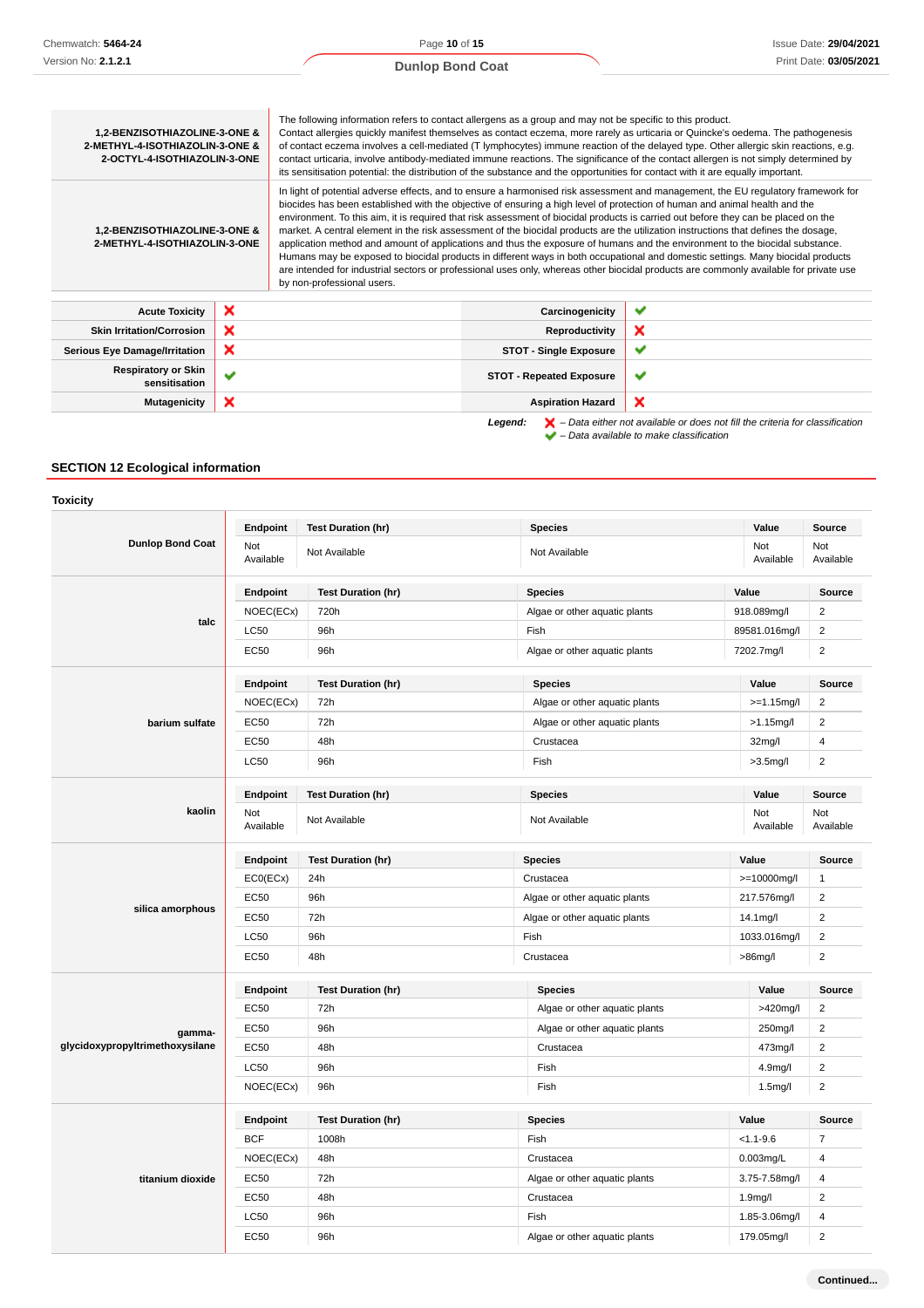# **silica crystalline - quartz Endpoint Test Duration (hr) Species Value Source** Not<br>Available Not Not Available Not Available Not Available Not Available Not Available Not Ava<br>Available Ava Available Not Available **diuron Endpoint Test Duration (hr) Species Value Source** BCF 1008h Fish Fish <2.9-14 7 EC50 96h Algae or other aquatic plants <0.001mg/L 4 EC50 72h Algae or other aquatic plants 0.004mg/L 4 EC50 48h Crustacea 0.06-0.124mg/L 4 LC50 96h Fish 0.014-0.024mg/L 4 EC10(ECx) 24h Algae or other aquatic plants <0.001mg/l 4 **1,2-benzisothiazoline-3-one Endpoint Test Duration (hr) Species Value Source**  $LCS0$  96h Fish  $\leqslant=0.002\text{mg/L}$  4 EC50 48h Crustacea 0.001mg/L 4 EC50(ECx) 48h Crustacea 0.001mg/L 4 **2-methyl-4-isothiazolin-3-one Endpoint Test Duration (hr) Species Value Source** EC50 96h Algae or other aquatic plants 0.063mg/l 2 LC50 96h Fish <0.001mg/L 4 EC50 48h Crustacea <0.001mg/L 4 EC50(ECx) 48h Crustacea <0.001mg/L 4 **2-octyl-4-isothiazolin-3-one Endpoint Test Duration (hr) Species Value Source** EC50 96h Algae or other aquatic plants 0.15mg/l 2 LC50 96h Fish <0.001mg/L 4  $EC50$  48h Crustacea  $\leq$ =0.001mg/L 4 NOEC(ECx) 840h Fish <0.001mg/L 4 **Legend:** Extracted from 1. IUCLID Toxicity Data 2. Europe ECHA Registered Substances - Ecotoxicological Information - Aquatic Toxicity 3. EPIWIN Suite

V3.12 (QSAR) - Aquatic Toxicity Data (Estimated) 4. US EPA, Ecotox database - Aquatic Toxicity Data 5. ECETOC Aquatic Hazard Assessment Data 6. NITE (Japan) - Bioconcentration Data 7. METI (Japan) - Bioconcentration Data 8. Vendor Data

Harmful to aquatic organisms, may cause long-term adverse effects in the aquatic environment. **DO NOT** discharge into sewer or waterways

# **Persistence and degradability**

| Ingredient                                | Persistence: Water/Soil | <b>Persistence: Air</b> |
|-------------------------------------------|-------------------------|-------------------------|
| silica amorphous                          | <b>LOW</b>              | LOW                     |
| gamma-<br>glycidoxypropyltrimethoxysilane | <b>HIGH</b>             | <b>HIGH</b>             |
| titanium dioxide                          | <b>HIGH</b>             | <b>HIGH</b>             |
| diuron                                    | <b>HIGH</b>             | <b>HIGH</b>             |
| 2-methyl-4-isothiazolin-3-one             | <b>HIGH</b>             | <b>HIGH</b>             |
| 2-octyl-4-isothiazolin-3-one              | <b>HIGH</b>             | <b>HIGH</b>             |

## **Bioaccumulative potential**

| Ingredient                                | <b>Bioaccumulation</b>    |
|-------------------------------------------|---------------------------|
| silica amorphous                          | LOW (LogKOW = $0.5294$ )  |
| gamma-<br>glycidoxypropyltrimethoxysilane | LOW (LogKOW = $-0.9152$ ) |
| titanium dioxide                          | $LOW (BCF = 10)$          |
| diuron                                    | $LOW (BCF = 14)$          |
| 2-methyl-4-isothiazolin-3-one             | LOW (LogKOW = $-0.8767$ ) |
| 2-octyl-4-isothiazolin-3-one              | LOW (LogKOW = $2.561$ )   |

#### **Mobility in soil**

| Ingredient                                | <b>Mobility</b>       |
|-------------------------------------------|-----------------------|
| silica amorphous                          | $LOW (KOC = 23.74)$   |
| gamma-<br>glycidoxypropyltrimethoxysilane | LOW ( $KOC = 90.22$ ) |
| titanium dioxide                          | $LOW (KOC = 23.74)$   |
| diuron                                    | LOW ( $KOC = 136$ )   |
| 2-methyl-4-isothiazolin-3-one             | LOW ( $KOC = 27.88$ ) |
| 2-octyl-4-isothiazolin-3-one              | LOW ( $KOC = 2120$ )  |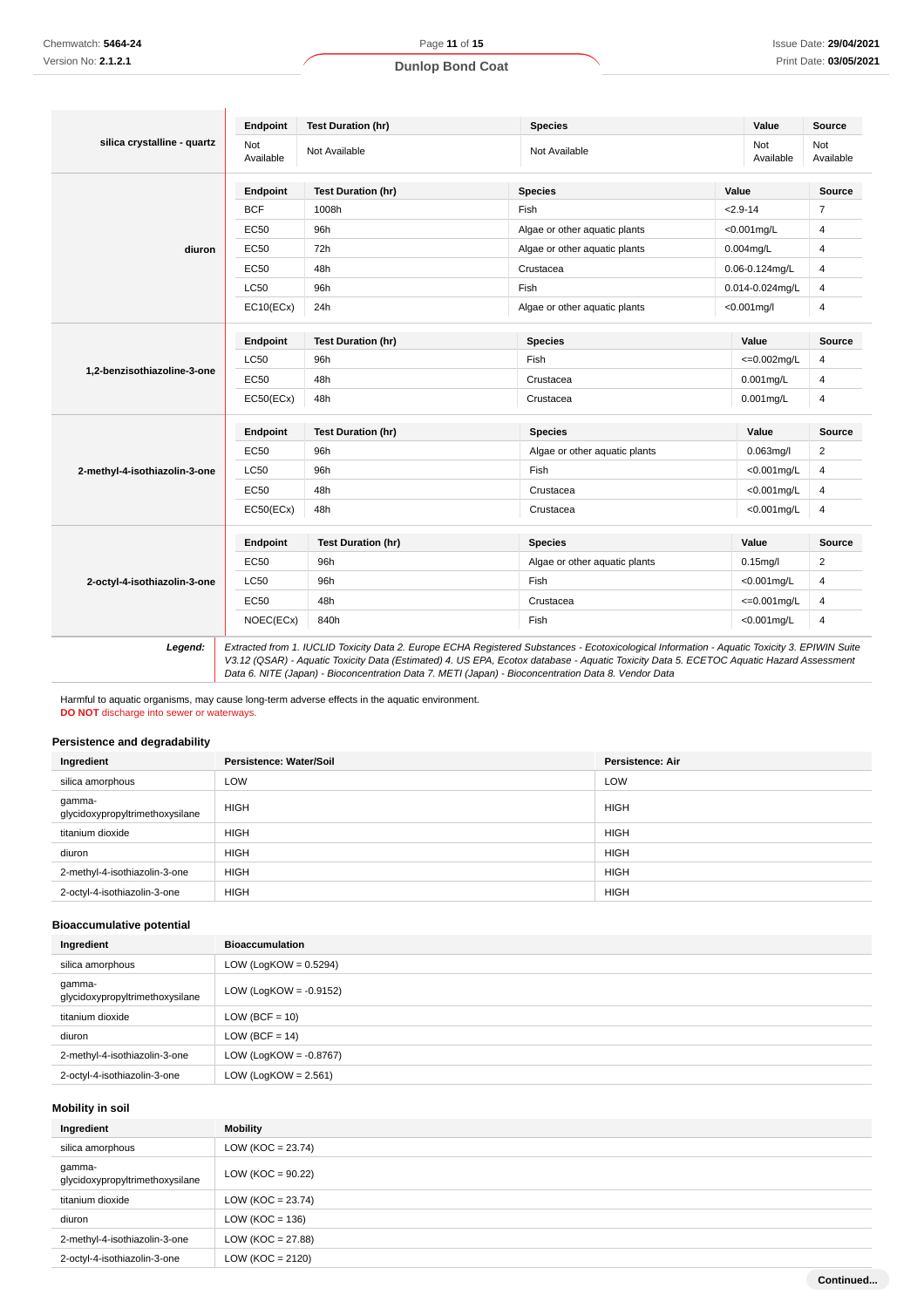# **SECTION 13 Disposal considerations**

| Waste treatment methods      |                                                                                                                                                                                                                                                                                                                                                                                                                                                                                                                                                                                                             |
|------------------------------|-------------------------------------------------------------------------------------------------------------------------------------------------------------------------------------------------------------------------------------------------------------------------------------------------------------------------------------------------------------------------------------------------------------------------------------------------------------------------------------------------------------------------------------------------------------------------------------------------------------|
| Product / Packaging disposal | <b>DO NOT</b> allow wash water from cleaning or process equipment to enter drains.<br>It may be necessary to collect all wash water for treatment before disposal.<br>In all cases disposal to sewer may be subject to local laws and regulations and these should be considered first.<br>Where in doubt contact the responsible authority.<br>Recycle wherever possible or consult manufacturer for recycling options.<br>Consult State Land Waste Authority for disposal.<br>Bury or incinerate residue at an approved site.<br>Recycle containers if possible, or dispose of in an authorised landfill. |

Ensure that the hazardous substance is disposed in accordance with the Hazardous Substances (Disposal) Notice 2017

#### **Disposal Requirements**

Packages that have been in direct contact with the hazardous substance must be only disposed if the hazardous substance was appropriately removed and cleaned out from the package. The package must be disposed according to the manufacturer's directions taking into account the material it is made of. Packages which hazardous content have been appropriately treated and removed may be recycled.

The hazardous substance must only be disposed if it has been treated by a method that changed the characteristics or composition of the substance and it is no longer hazardous.

## **SECTION 14 Transport information**

| <b>Labels Required</b>  |                |  |
|-------------------------|----------------|--|
| <b>Marine Pollutant</b> | <b>NO</b>      |  |
| <b>HAZCHEM</b>          | Not Applicable |  |

# **Land transport (ADG): NOT REGULATED FOR TRANSPORT OF DANGEROUS GOODS**

**Air transport (ICAO-IATA / DGR): NOT REGULATED FOR TRANSPORT OF DANGEROUS GOODS**

## **Sea transport (IMDG-Code / GGVSee): NOT REGULATED FOR TRANSPORT OF DANGEROUS GOODS**

# **Transport in bulk according to Annex II of MARPOL and the IBC code**

Not Applicable

## **Transport in bulk in accordance with MARPOL Annex V and the IMSBC Code**

| <b>Product name</b>                       | Group         |
|-------------------------------------------|---------------|
| talc                                      | Not Available |
| barium sulfate                            | Not Available |
| kaolin                                    | Not Available |
| silica amorphous                          | Not Available |
| gamma-<br>glycidoxypropyltrimethoxysilane | Not Available |
| titanium dioxide                          | Not Available |
| silica crystalline - quartz               | Not Available |
| diuron                                    | Not Available |
| 1,2-benzisothiazoline-3-one               | Not Available |
| 2-methyl-4-isothiazolin-3-one             | Not Available |
| 2-octyl-4-isothiazolin-3-one              | Not Available |

#### **Transport in bulk in accordance with the ICG Code**

| <b>Product name</b>                       | <b>Ship Type</b> |
|-------------------------------------------|------------------|
| talc                                      | Not Available    |
| barium sulfate                            | Not Available    |
| kaolin                                    | Not Available    |
| silica amorphous                          | Not Available    |
| gamma-<br>glycidoxypropyltrimethoxysilane | Not Available    |
| titanium dioxide                          | Not Available    |
| silica crystalline - quartz               | Not Available    |
| diuron                                    | Not Available    |
| 1,2-benzisothiazoline-3-one               | Not Available    |
| 2-methyl-4-isothiazolin-3-one             | Not Available    |
| 2-octyl-4-isothiazolin-3-one              | Not Available    |

#### **SECTION 15 Regulatory information**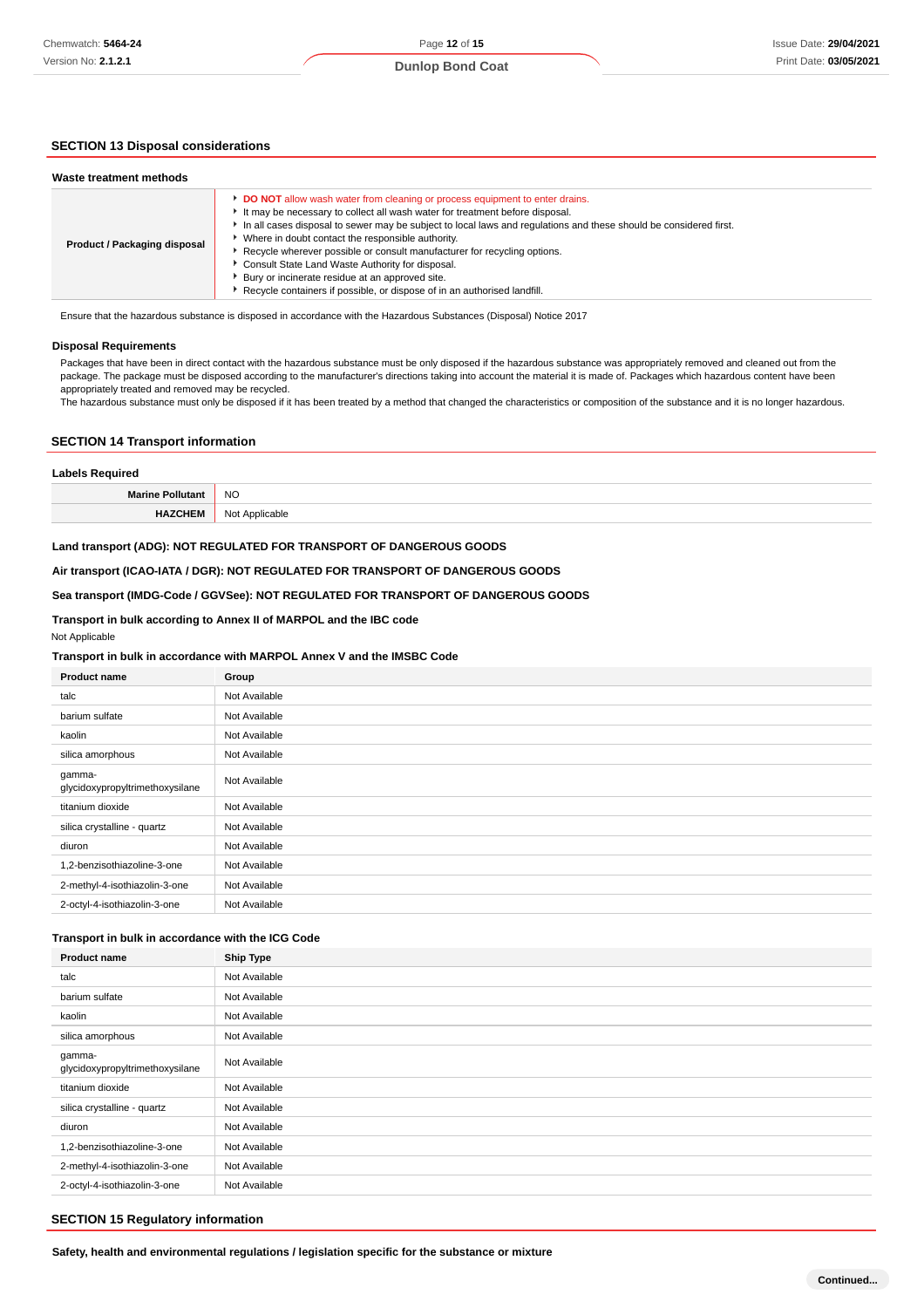This substance is to be managed using the conditions specified in an applicable Group Standard

| <b>HSR Number</b>                                                                                                      | <b>Group Standard</b>                                                              |                                                                                                                      |
|------------------------------------------------------------------------------------------------------------------------|------------------------------------------------------------------------------------|----------------------------------------------------------------------------------------------------------------------|
| HSR002545                                                                                                              | Construction Products (Toxic [6.7A]) Group Standard 2017                           |                                                                                                                      |
| talc is found on the following regulatory lists                                                                        |                                                                                    |                                                                                                                      |
| Chemical Footprint Project - Chemicals of High Concern List                                                            |                                                                                    | New Zealand Inventory of Chemicals (NZIoC)                                                                           |
| Monographs                                                                                                             | International Agency for Research on Cancer (IARC) - Agents Classified by the IARC | New Zealand Workplace Exposure Standards (WES)                                                                       |
| Monographs - Group 2B: Possibly carcinogenic to humans                                                                 | International Agency for Research on Cancer (IARC) - Agents Classified by the IARC |                                                                                                                      |
| barium sulfate is found on the following regulatory lists                                                              |                                                                                    |                                                                                                                      |
| New Zealand Inventory of Chemicals (NZIoC)                                                                             |                                                                                    | New Zealand Workplace Exposure Standards (WES)                                                                       |
| kaolin is found on the following regulatory lists                                                                      |                                                                                    |                                                                                                                      |
| Chemical Footprint Project - Chemicals of High Concern List                                                            |                                                                                    | New Zealand Inventory of Chemicals (NZIoC)                                                                           |
| Manufactured Nanomaterials (MNMS)                                                                                      | International WHO List of Proposed Occupational Exposure Limit (OEL) Values for    | New Zealand Workplace Exposure Standards (WES)                                                                       |
| silica amorphous is found on the following regulatory lists                                                            |                                                                                    |                                                                                                                      |
| Monographs                                                                                                             | International Agency for Research on Cancer (IARC) - Agents Classified by the IARC | New Zealand Hazardous Substances and New Organisms (HSNO) Act - Classification<br>of Chemicals - Classification Data |
| Manufactured Nanomaterials (MNMS)                                                                                      | International WHO List of Proposed Occupational Exposure Limit (OEL) Values for    | New Zealand Inventory of Chemicals (NZIoC)<br>New Zealand Workplace Exposure Standards (WES)                         |
| New Zealand Approved Hazardous Substances with controls                                                                |                                                                                    |                                                                                                                      |
| of Chemicals                                                                                                           | New Zealand Hazardous Substances and New Organisms (HSNO) Act - Classification     |                                                                                                                      |
|                                                                                                                        | gamma-glycidoxypropyltrimethoxysilane is found on the following regulatory lists   |                                                                                                                      |
| New Zealand Approved Hazardous Substances with controls                                                                |                                                                                    | New Zealand Hazardous Substances and New Organisms (HSNO) Act - Classification                                       |
| of Chemicals                                                                                                           | New Zealand Hazardous Substances and New Organisms (HSNO) Act - Classification     | of Chemicals - Classification Data<br>New Zealand Inventory of Chemicals (NZIoC)                                     |
| titanium dioxide is found on the following regulatory lists                                                            |                                                                                    |                                                                                                                      |
| Chemical Footprint Project - Chemicals of High Concern List                                                            |                                                                                    | New Zealand Approved Hazardous Substances with controls                                                              |
| Monographs                                                                                                             | International Agency for Research on Cancer (IARC) - Agents Classified by the IARC | New Zealand Hazardous Substances and New Organisms (HSNO) Act - Classification<br>of Chemicals                       |
| Monographs - Group 2B: Possibly carcinogenic to humans                                                                 | International Agency for Research on Cancer (IARC) - Agents Classified by the IARC | New Zealand Inventory of Chemicals (NZIoC)<br>New Zealand Workplace Exposure Standards (WES)                         |
| Manufactured Nanomaterials (MNMS)                                                                                      | International WHO List of Proposed Occupational Exposure Limit (OEL) Values for    |                                                                                                                      |
|                                                                                                                        | silica crystalline - quartz is found on the following regulatory lists             |                                                                                                                      |
| Chemical Footprint Project - Chemicals of High Concern List                                                            |                                                                                    | New Zealand Hazardous Substances and New Organisms (HSNO) Act - Classification                                       |
| Monographs                                                                                                             | International Agency for Research on Cancer (IARC) - Agents Classified by the IARC | of Chemicals<br>New Zealand Hazardous Substances and New Organisms (HSNO) Act - Classification                       |
|                                                                                                                        | International Agency for Research on Cancer (IARC) - Agents Classified by the IARC | of Chemicals - Classification Data                                                                                   |
| Monographs - Group 1: Carcinogenic to humans<br>New Zealand Approved Hazardous Substances with controls                |                                                                                    | New Zealand Inventory of Chemicals (NZIoC)<br>New Zealand Workplace Exposure Standards (WES)                         |
|                                                                                                                        |                                                                                    |                                                                                                                      |
| diuron is found on the following regulatory lists                                                                      |                                                                                    |                                                                                                                      |
| Chemical Footprint Project - Chemicals of High Concern List<br>New Zealand Approved Hazardous Substances with controls |                                                                                    | New Zealand Hazardous Substances and New Organisms (HSNO) Act - Classification<br>of Chemicals - Classification Data |
|                                                                                                                        | New Zealand Hazardous Substances and New Organisms (HSNO) Act - Classification     | New Zealand Inventory of Chemicals (NZIoC)                                                                           |
| of Chemicals                                                                                                           |                                                                                    | New Zealand Workplace Exposure Standards (WES)                                                                       |
|                                                                                                                        | 1,2-benzisothiazoline-3-one is found on the following regulatory lists             |                                                                                                                      |
| New Zealand Approved Hazardous Substances with controls                                                                |                                                                                    | New Zealand Hazardous Substances and New Organisms (HSNO) Act - Classification                                       |
| of Chemicals                                                                                                           | New Zealand Hazardous Substances and New Organisms (HSNO) Act - Classification     | of Chemicals - Classification Data<br>New Zealand Inventory of Chemicals (NZIoC)                                     |
|                                                                                                                        | 2-methyl-4-isothiazolin-3-one is found on the following regulatory lists           |                                                                                                                      |
| New Zealand Approved Hazardous Substances with controls                                                                | New Zealand Hazardous Substances and New Organisms (HSNO) Act - Classification     | New Zealand Hazardous Substances and New Organisms (HSNO) Act - Classification<br>of Chemicals - Classification Data |
| of Chemicals                                                                                                           |                                                                                    | New Zealand Inventory of Chemicals (NZIoC)                                                                           |
|                                                                                                                        | 2-octyl-4-isothiazolin-3-one is found on the following regulatory lists            |                                                                                                                      |
| New Zealand Approved Hazardous Substances with controls                                                                | New Zealand Hazardous Substances and New Organisms (HSNO) Act - Classification     | New Zealand Hazardous Substances and New Organisms (HSNO) Act - Classification<br>of Chemicals - Classification Data |
| of Chemicals                                                                                                           |                                                                                    | New Zealand Inventory of Chemicals (NZIoC)                                                                           |
| <b>Hazardous Substance Location</b>                                                                                    |                                                                                    |                                                                                                                      |
|                                                                                                                        | Subject to the Health and Safety at Work (Hazardous Substances) Regulations 2017.  |                                                                                                                      |

| $T_{\rm max}$ | <b>titiac</b>     |
|---------------|-------------------|
| יכות          | wes               |
| NM+           | ∽י<br>onic<br>___ |

## **Certified Handler**

Subject to Part 4 of the Health and Safety at Work (Hazardous Substances) Regulations 2017.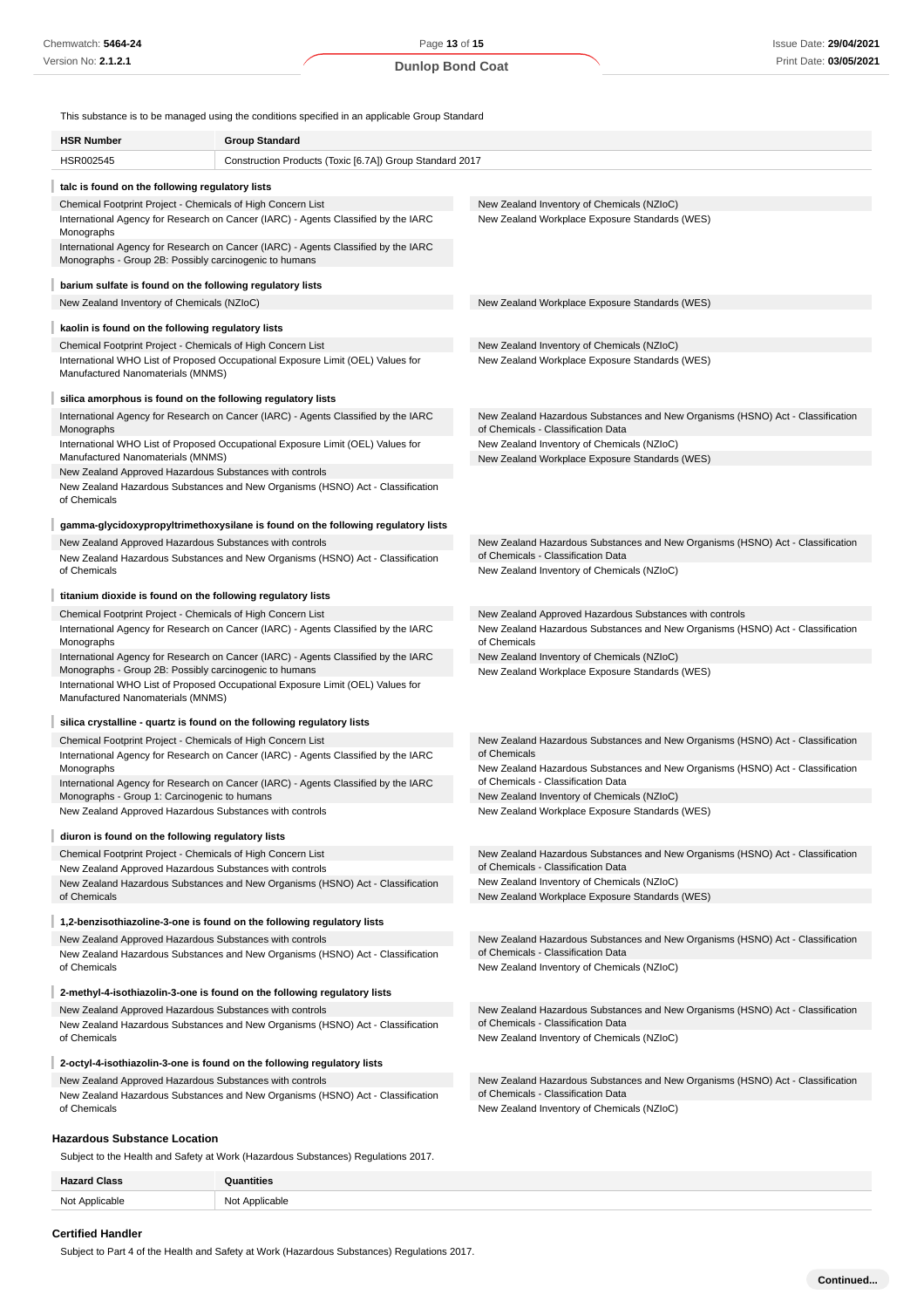#### **Dunlop Bond Coat**

| Class:               | 2221AC |
|----------------------|--------|
| <b>N<sub>I</sub></b> | N∩     |
| .                    | ,,,    |
|                      | .      |
|                      |        |

Refer Group Standards for further information

## **Maximum quantities of certain hazardous substances permitted on passenger service vehicles**

Subject to Regulation 13.14 of the Health and Safety at Work (Hazardous Substances) Regulations 2017.

| <b>Hazard Class</b> | Gas (aggregate water capacity in mL) | Liquid (L) | Solid (kg) | Maximum quantity per package for each classification |
|---------------------|--------------------------------------|------------|------------|------------------------------------------------------|
| 6.5A or 6.5B        | 120                                  |            |            |                                                      |

#### **Tracking Requirements**

Not Applicable

#### **National Inventory Status**

| <b>National Inventory</b>                          | <b>Status</b>                                                                                                                                                                                               |  |  |
|----------------------------------------------------|-------------------------------------------------------------------------------------------------------------------------------------------------------------------------------------------------------------|--|--|
| Australia - AIIC / Australia<br>Non-Industrial Use | Yes                                                                                                                                                                                                         |  |  |
| Canada - DSL                                       | Yes                                                                                                                                                                                                         |  |  |
| Canada - NDSL                                      | No (talc; barium sulfate; kaolin; gamma-glycidoxypropyltrimethoxysilane; silica crystalline - quartz; diuron; 1,2-benzisothiazoline-3-one; 2-methyl-<br>4-isothiazolin-3-one; 2-octyl-4-isothiazolin-3-one) |  |  |
| China - IECSC                                      | Yes                                                                                                                                                                                                         |  |  |
| Europe - EINEC / ELINCS / NLP                      | Yes                                                                                                                                                                                                         |  |  |
| Japan - ENCS                                       | No (kaolin)                                                                                                                                                                                                 |  |  |
| Korea - KECI                                       | Yes                                                                                                                                                                                                         |  |  |
| New Zealand - NZIoC                                | Yes                                                                                                                                                                                                         |  |  |
| Philippines - PICCS                                | Yes                                                                                                                                                                                                         |  |  |
| USA - TSCA                                         | Yes                                                                                                                                                                                                         |  |  |
| Taiwan - TCSI                                      | Yes                                                                                                                                                                                                         |  |  |
| Mexico - INSQ                                      | No (gamma-glycidoxypropyltrimethoxysilane)                                                                                                                                                                  |  |  |
| Vietnam - NCI                                      | Yes                                                                                                                                                                                                         |  |  |
| Russia - FBEPH                                     | Yes                                                                                                                                                                                                         |  |  |
| Legend:                                            | Yes = All CAS declared ingredients are on the inventory<br>No = One or more of the CAS listed ingredients are not on the inventory and are not exempt from listing(see specific ingredients in brackets)    |  |  |

## **SECTION 16 Other information**

| Date<br>Revis<br>sion | 29/04/202  |
|-----------------------|------------|
| $\cdots$              | 29/04/2021 |
| 11210                 | ____       |
| ∍au.                  |            |

#### **SDS Version Summary**

| <b>Version</b> | Date of<br><b>Update</b> | <b>Sections Updated</b>                                                                                                                                                                                                                                                                                                                                                                                                                                                                            |
|----------------|--------------------------|----------------------------------------------------------------------------------------------------------------------------------------------------------------------------------------------------------------------------------------------------------------------------------------------------------------------------------------------------------------------------------------------------------------------------------------------------------------------------------------------------|
| 2.1.1.1        | 29/04/2021               | Acute Health (eye), Acute Health (inhaled), Acute Health (skin), Acute Health (swallowed), Advice to Doctor, Chronic Health,<br>Classification, Disposal, Environmental, Fire Fighter (extinguishing media), Fire Fighter (fire/explosion hazard), Fire Fighter (fire<br>fighting), Fire Fighter (fire incompatibility), First Aid (inhaled), First Aid (skin), Handling Procedure, Ingredients, Personal<br>Protection (hands/feet), Physical Properties, Storage (storage incompatibility), Name |
| 2.1.2.1        | 29/04/2021               | <b>Regulation Change</b>                                                                                                                                                                                                                                                                                                                                                                                                                                                                           |

#### **Other information**

Classification of the preparation and its individual components has drawn on official and authoritative sources as well as independent review by the Chemwatch Classification committee using available literature references.

The SDS is a Hazard Communication tool and should be used to assist in the Risk Assessment. Many factors determine whether the reported Hazards are Risks in the workplace or other settings. Risks may be determined by reference to Exposures Scenarios. Scale of use, frequency of use and current or available engineering controls must be considered.

#### **Definitions and abbreviations**

PC-TWA: Permissible Concentration-Time Weighted Average PC-STEL: Permissible Concentration-Short Term Exposure Limit IARC: International Agency for Research on Cancer ACGIH: American Conference of Governmental Industrial Hygienists STEL: Short Term Exposure Limit TEEL: Temporary Emergency Exposure Limit。 IDLH: Immediately Dangerous to Life or Health Concentrations ES: Exposure Standard OSF: Odour Safety Factor NOAEL :No Observed Adverse Effect Level LOAEL: Lowest Observed Adverse Effect Level TLV: Threshold Limit Value LOD: Limit Of Detection OTV: Odour Threshold Value BCF: BioConcentration Factors